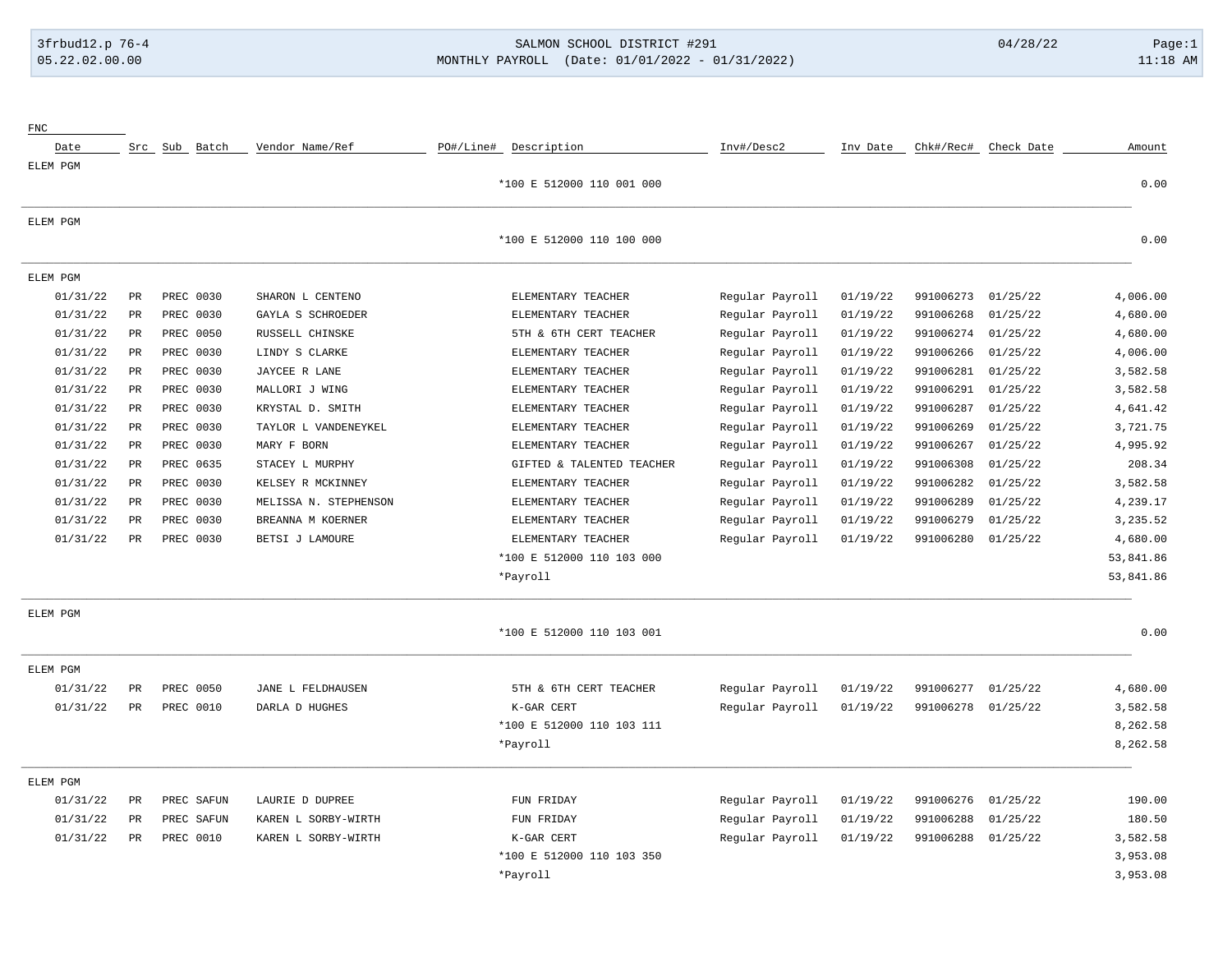FNC

### 3frbud12.p 76-4 SALMON SCHOOL DISTRICT #291 04/28/22 Page:2 05.22.02.00.00 MONTHLY PAYROLL (Date: 01/01/2022 - 01/31/2022) 11:18 AM

| Date     |             | Src Sub Batch | Vendor Name/Ref            | PO#/Line# | Description               | Inv#/Desc2      | Inv Date | Chk#/Rec# | Check Date | Amount   |
|----------|-------------|---------------|----------------------------|-----------|---------------------------|-----------------|----------|-----------|------------|----------|
| ELEM PGM |             |               |                            |           |                           |                 |          |           |            |          |
|          |             |               |                            |           | *100 E 512000 110 602 000 |                 |          |           |            | 0.00     |
| ELEM PGM |             |               |                            |           |                           |                 |          |           |            |          |
| 01/15/22 | PR          | PREC PARAH    | JOSIE JESSICA GORDON       |           | Paraprofessional Hourly   | Regular Payroll | 01/19/22 | 991006357 | 01/25/22   | 134.41   |
|          |             |               |                            |           | *100 E 512000 115 103 000 |                 |          |           |            | 134.41   |
|          |             |               |                            |           | *Payroll                  |                 |          |           |            | 134.41   |
| ELEM PGM |             |               |                            |           |                           |                 |          |           |            |          |
| 01/15/22 | $_{\rm PR}$ | PREC SAFUN    | HAYLEY A PRESTON           |           | FUN FRIDAY                | Regular Payroll | 01/19/22 | 991006348 | 01/25/22   | 48.00    |
| 01/15/22 | $_{\rm PR}$ | PREC SAFUN    | DAWN LOPEZ                 |           | FUN FRIDAY                | Regular Payroll | 01/19/22 | 991006344 | 01/25/22   | 48.00    |
|          |             |               |                            |           | *100 E 512000 115 103 350 |                 |          |           |            | 96.00    |
|          |             |               |                            |           | *Payroll                  |                 |          |           |            | 96.00    |
| SEC PGM  |             |               |                            |           |                           |                 |          |           |            |          |
|          |             |               |                            |           | *100 E 515000 110 001 000 |                 |          |           |            | 0.00     |
| SEC PGM  |             |               |                            |           |                           |                 |          |           |            |          |
|          |             |               |                            |           | *100 E 515000 110 100 000 |                 |          |           |            | 0.00     |
| SEC PGM  |             |               |                            |           |                           |                 |          |           |            |          |
| 01/31/22 | PR          | PREC 0090     | DENISE A BRASWELL          |           | HS CERT                   | Regular Payroll | 01/19/22 | 991006296 | 01/25/22   | 4,680.00 |
| 01/31/22 | PR          | PREC 0090     | <b>JESSICA SHANAFELT</b>   |           | HS CERT                   | Regular Payroll | 01/19/22 | 991006314 | 01/25/22   | 4,641.42 |
| 01/31/22 | $_{\rm PR}$ | PREC 0090     | CONSUELO IRENE FRY-BELLAMY |           | HS CERT                   | Regular Payroll | 01/19/22 | 991006293 | 01/25/22   | 3,497.14 |
| 01/31/22 | $_{\rm PR}$ | PREC 0090     | JEREMY S BURGESS           |           | HS CERT                   | Regular Payroll | 01/19/22 | 991006297 | 01/25/22   | 3,135.60 |
| 01/31/22 | $_{\rm PR}$ | PREC 0090     | MEREDITH A. GALVAN         |           | HS CERT                   | Regular Payroll | 01/19/22 | 991006303 | 01/25/22   | 1,930.63 |
| 01/31/22 | $_{\rm PR}$ | PREC 0160     | BRADY M BEVER              |           | ALT SCHL CERT             | Regular Payroll | 01/19/22 | 991006318 | 01/25/22   | 2,003.00 |
| 01/31/22 | $_{\rm PR}$ | PREC 0100     | BRIDGET SEVERE             |           | 7TH & 8TH CERT            | Regular Payroll | 01/19/22 | 991006313 | 01/25/22   | 4,815.42 |
| 01/31/22 | $_{\rm PR}$ | PREC 0635     | STACEY L MURPHY            |           | GIFTED & TALENTED TEACHER | Regular Payroll | 01/19/22 | 991006308 | 01/25/22   | 208.33   |
| 01/31/22 | $_{\rm PR}$ | PREC 0090     | DANIEL R. HEALD            |           | HS CERT                   | Regular Payroll | 01/19/22 | 991006306 | 01/25/22   | 2,792.19 |
| 01/31/22 | $_{\rm PR}$ | PREC 0090     | TRACY L BURGESS            |           | HS CERT                   | Regular Payroll | 01/19/22 | 991006298 | 01/25/22   | 4,680.00 |
| 01/31/22 | $_{\rm PR}$ | PREC 0090     | BRETT DICKERSON            |           | HS CERT                   | Regular Payroll | 01/19/22 | 991006302 | 01/25/22   | 3,587.17 |
| 01/31/22 | $_{\rm PR}$ | PREC 0090     | SEAN M. MCKINNEY           |           | HS CERT                   | Regular Payroll | 01/19/22 | 991006271 | 01/25/22   | 4,006.00 |
| 01/31/22 | PR          | PREC 0090     | BARBARA RENAE LEWIS        |           | HS CERT                   | Regular Payroll | 01/19/22 | 991006307 | 01/25/22   | 4,680.00 |
| 01/31/22 | $_{\rm PR}$ | PREC 0090     | ASHLEY C TARKALSON         |           | HS CERT                   | Regular Payroll | 01/19/22 | 991006315 | 01/25/22   | 3,364.08 |
| 01/31/22 | $_{\rm PR}$ | PREC 0090     | HOLLIS K TROUGHTON         |           | HS CERT                   | Regular Payroll | 01/19/22 | 991006317 | 01/25/22   | 3,582.58 |
| 01/31/22 | $_{\rm PR}$ | PREC 0090     | SHANIA NELSON              |           | HS CERT                   | Regular Payroll | 01/19/22 | 991006309 | 01/25/22   | 3,364.08 |
| 01/31/22 | $_{\rm PR}$ | PREC 0090     | DUSTIN J. PACE             |           | HS CERT                   | Regular Payroll | 01/19/22 | 991006310 | 01/25/22   | 4,641.42 |
| 01/31/22 | $_{\rm PR}$ | PREC 0090     | FRANK W GARRETT            |           | HS CERT                   | Regular Payroll | 01/19/22 | 991006304 | 01/25/22   | 4,680.00 |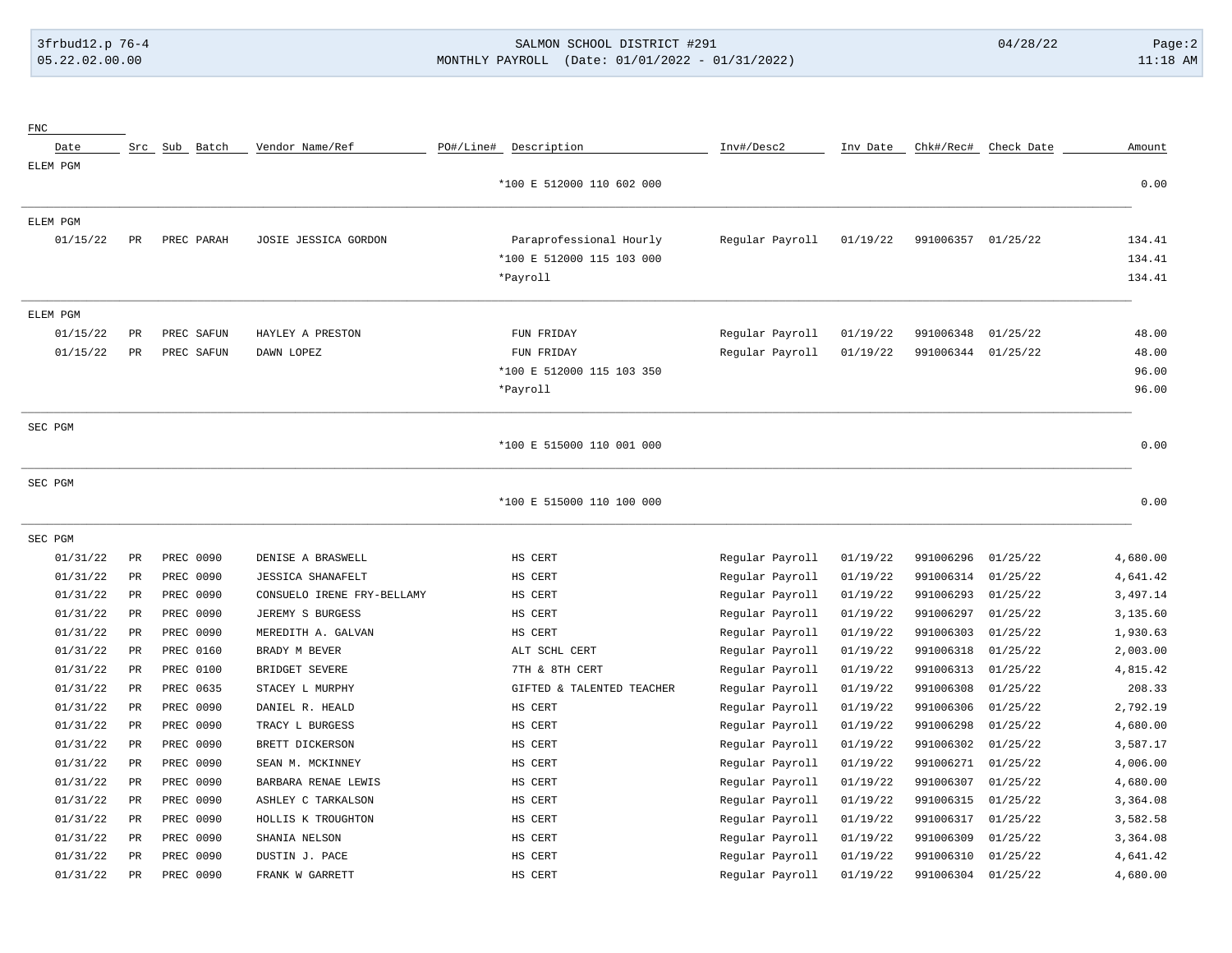## 3frbud12.p 76-4 SALMON SCHOOL DISTRICT #291 04/28/22 Page:3 05.22.02.00.00 MONTHLY PAYROLL (Date: 01/01/2022 - 01/31/2022) 11:18 AM

FNC

100 E 515000 110 401 000 (continued)

| Date           |             | Src Sub Batch    | Vendor Name/Ref      | PO#/Line#<br>Description  | Inv#/Desc2      | Inv Date | Chk#/Rec#          | Check Date | Amount     |
|----------------|-------------|------------------|----------------------|---------------------------|-----------------|----------|--------------------|------------|------------|
| 01/31/22       | $_{\rm PR}$ | PREC 0090        | PHILIP R GOODELL III | HS CERT                   | Regular Payroll | 01/19/22 | 991006305          | 01/25/22   | 4,473.67   |
| 01/31/22       | PR          | PREC 0090        | JOHN E ANDERSON      | HS CERT                   | Regular Payroll | 01/19/22 | 991006292          | 01/25/22   | 4,387.08   |
| 01/31/22       | $_{\rm PR}$ | PREC 0090        | DEBORAH J CRISPIN    | HS CERT                   | Regular Payroll | 01/19/22 | 991006300          | 01/25/22   | 4,680.00   |
| 01/31/22       | PR          | PREC 0100        | LESLIE A. DESCHAINE  | 7TH & 8TH CERT            | Regular Payroll | 01/19/22 | 991006301          | 01/25/22   | 4,312.00   |
|                |             |                  |                      | *100 E 515000 110 401 000 |                 |          |                    |            | 82, 141.81 |
|                |             |                  |                      | *Payroll                  |                 |          |                    |            | 82, 141.81 |
| SEC PGM        |             |                  |                      |                           |                 |          |                    |            |            |
|                |             |                  |                      | *100 E 515000 110 401 001 |                 |          |                    |            | 0.00       |
| SEC PGM        |             |                  |                      |                           |                 |          |                    |            |            |
|                |             |                  |                      | *100 E 515000 110 401 002 |                 |          |                    |            | 0.00       |
| SEC PGM        |             |                  |                      |                           |                 |          |                    |            |            |
| 01/31/22       | PR          | PREC 0111        | CHRIS P BORN         | JUVENILE DETENTION        | Regular Payroll | 01/19/22 | 991006294          | 01/25/22   | 275.00     |
| 01/31/22       | PR          | <b>PREC 0111</b> | COLEEN B PHELPS      | JUVENILE DETENTION        | Regular Payroll | 01/19/22 | 991006312 01/25/22 |            | 137.50     |
|                |             |                  |                      | *100 E 515000 110 415 000 |                 |          |                    |            | 412.50     |
|                |             |                  |                      | *Payroll                  |                 |          |                    |            | 412.50     |
| SEC PGM        |             |                  |                      |                           |                 |          |                    |            |            |
|                |             |                  |                      | *100 E 515000 110 602 000 |                 |          |                    |            | 0.00       |
| SEC PGM        |             |                  |                      |                           |                 |          |                    |            |            |
|                |             |                  |                      | *100 E 515000 110 915 000 |                 |          |                    |            | 0.00       |
| SEC PGM        |             |                  |                      |                           |                 |          |                    |            |            |
| 01/15/22       | PR          | PREC PARAH       | JOSIE JESSICA GORDON | Paraprofessional Hourly   | Regular Payroll | 01/19/22 | 991006357          | 01/25/22   | 134.41     |
|                |             |                  |                      | *100 E 515000 115 401 000 |                 |          |                    |            | 134.41     |
|                |             |                  |                      | *Payroll                  |                 |          |                    |            | 134.41     |
| SEC PGM        |             |                  |                      |                           |                 |          |                    |            |            |
|                |             |                  |                      | *100 E 515000 115 602 000 |                 |          |                    |            | 0.00       |
| ALT SCHOOL PGM |             |                  |                      |                           |                 |          |                    |            |            |
| 01/31/22       | PR          | PREC 0160        | BRADY M BEVER        | ALT SCHL CERT             | Regular Payroll | 01/19/22 | 991006318          | 01/25/22   | 2,003.00   |
| 01/31/22       | PR          | PREC 0090        | DANIEL R. HEALD      | HS CERT                   | Regular Payroll | 01/19/22 | 991006306 01/25/22 |            | 571.89     |
|                |             |                  |                      | *100 E 517000 110 491 000 |                 |          |                    |            | 2,574.89   |
|                |             |                  |                      | *Payroll                  |                 |          |                    |            | 2,574.89   |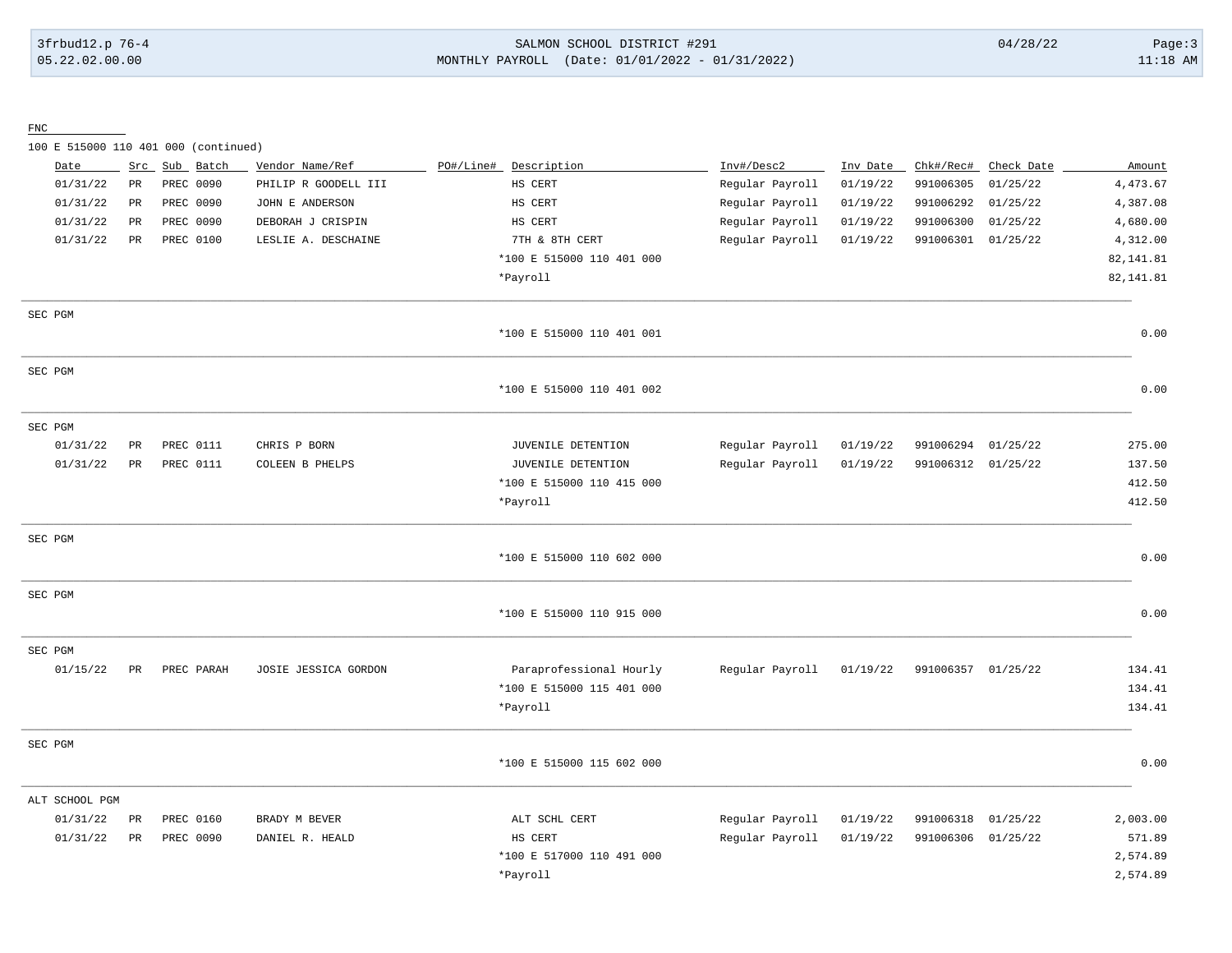#### 3frbud12.p 76-4 SALMON SCHOOL DISTRICT #291 04/28/22 Page:4 05.22.02.00.00 MONTHLY PAYROLL (Date: 01/01/2022 - 01/31/2022) 11:18 AM

| ${\rm FNC}$    |           |               |                          |                              |                 |          |                    |            |          |
|----------------|-----------|---------------|--------------------------|------------------------------|-----------------|----------|--------------------|------------|----------|
| Date           |           | Src Sub Batch | Vendor Name/Ref          | PO#/Line#<br>Description     | Inv#/Desc2      | Inv Date | Chk#/Rec#          | Check Date | Amount   |
| ALT SCHOOL PGM |           |               |                          |                              |                 |          |                    |            |          |
| 01/15/22       | PR        | PREC 0335     | PAMELA A FABENY          | Alt School Classified Salary | Regular Payroll | 01/19/22 | 991006370 01/25/22 |            | 709.89   |
|                |           |               |                          | *100 E 517000 115 491 000    |                 |          |                    |            | 709.89   |
|                |           |               |                          | *Payroll                     |                 |          |                    |            | 709.89   |
| EXC CHILD PGM  |           |               |                          |                              |                 |          |                    |            |          |
|                |           |               |                          | *100 E 521000 110 101 000    |                 |          |                    |            | 0.00     |
| EXC CHILD PGM  |           |               |                          |                              |                 |          |                    |            |          |
| 01/31/22       | PR        | PREC 0170     | KIM L UNREIN             | EXC CHILD CERT               | Regular Payroll | 01/19/22 | 991006290          | 01/25/22   | 1,791.29 |
| 01/31/22       | PR        | PREC 0170     | MARCELLA A RICH          | EXC CHILD CERT               | Regular Payroll | 01/19/22 | 991006286          | 01/25/22   | 3,364.08 |
| 01/31/22       | PR        | PREC 0030     | ANNA C COOPER            | ELEMENTARY TEACHER           | Regular Payroll | 01/19/22 | 991006275          | 01/25/22   | 3,582.58 |
|                |           |               |                          | *100 E 521000 110 103 000    |                 |          |                    |            | 8,737.95 |
|                |           |               |                          | *Payroll                     |                 |          |                    |            | 8,737.95 |
| EXC CHILD PGM  |           |               |                          |                              |                 |          |                    |            |          |
| 01/31/22       | PR        | PREC 0170     | STACEY L MURPHY          | EXC CHILD CERT               | Regular Payroll | 01/19/22 | 991006308          | 01/25/22   | 3,582.58 |
| 01/31/22       | PR        | PREC 0170     | KIM L UNREIN             | EXC CHILD CERT               | Regular Payroll | 01/19/22 | 991006290          | 01/25/22   | 1,791.29 |
| 01/31/22       | PR        | PREC 0170     | STEPHANIE DAWN TAYLOR    | EXC CHILD CERT               | Regular Payroll | 01/19/22 | 991006316          | 01/25/22   | 2,989.02 |
|                |           |               |                          | *100 E 521000 110 401 000    |                 |          |                    |            | 8,362.89 |
|                |           |               |                          | *Payroll                     |                 |          |                    |            | 8,362.89 |
| EXC CHILD PGM  |           |               |                          |                              |                 |          |                    |            |          |
|                |           |               |                          | *100 E 521000 115 101 000    |                 |          |                    |            | 0.00     |
| EXC CHILD PGM  |           |               |                          |                              |                 |          |                    |            |          |
| 01/15/22       | PR        | PREC PARAH    | CAROLYN J FEEKEN         | Paraprofessional Hourly      | Regular Payroll | 01/19/22 | 991006336          | 01/25/22   | 1,230.92 |
| 01/15/22       | PR        | PREC 0575     | DEBORAH A WESTFALL       | SPECIAL SERVICES CLASS HRLY  | Regular Payroll | 01/19/22 | 991006350          | 01/25/22   | 2,660.00 |
| 01/15/22       | PR        | PREC PARAH    | DEBBIE JAKOVAC           | Paraprofessional Hourly      | Regular Payroll | 01/19/22 | 991006343          | 01/25/22   | 1,455.38 |
| 01/15/22       | PR        | PREC PARAH    | DONNA M GEBHARDT         | Paraprofessional Hourly      | Regular Payroll | 01/19/22 | 991006338          | 01/25/22   | 68.83    |
| 01/15/22       | PR        | PREC PARAH    | <b>JASON A CROWNOVER</b> | Paraprofessional Hourly      | Regular Payroll | 01/19/22 | 991006334          | 01/25/22   | 798.69   |
| 01/15/22       | PR        | PREC PARAH    | JENNIFER R. HAWKINS      | Paraprofessional Hourly      | Regular Payroll | 01/19/22 | 991006342          | 01/25/22   | 986.06   |
| 01/15/22       | <b>PR</b> | PREC PARAH    | KORI D HAMILTON          | Paraprofessional Hourly      | Regular Payroll | 01/19/22 | 72693              | 01/25/22   | 216.00   |
| 01/15/22       | PR        | PREC PARAH    | KRISTEN OLSON            | Paraprofessional Hourly      | Regular Payroll | 01/19/22 | 991006347          | 01/25/22   | 1,071.56 |
|                |           |               |                          | *100 E 521000 115 103 000    |                 |          |                    |            | 8,487.44 |
|                |           |               |                          | *Payroll                     |                 |          |                    |            | 8,487.44 |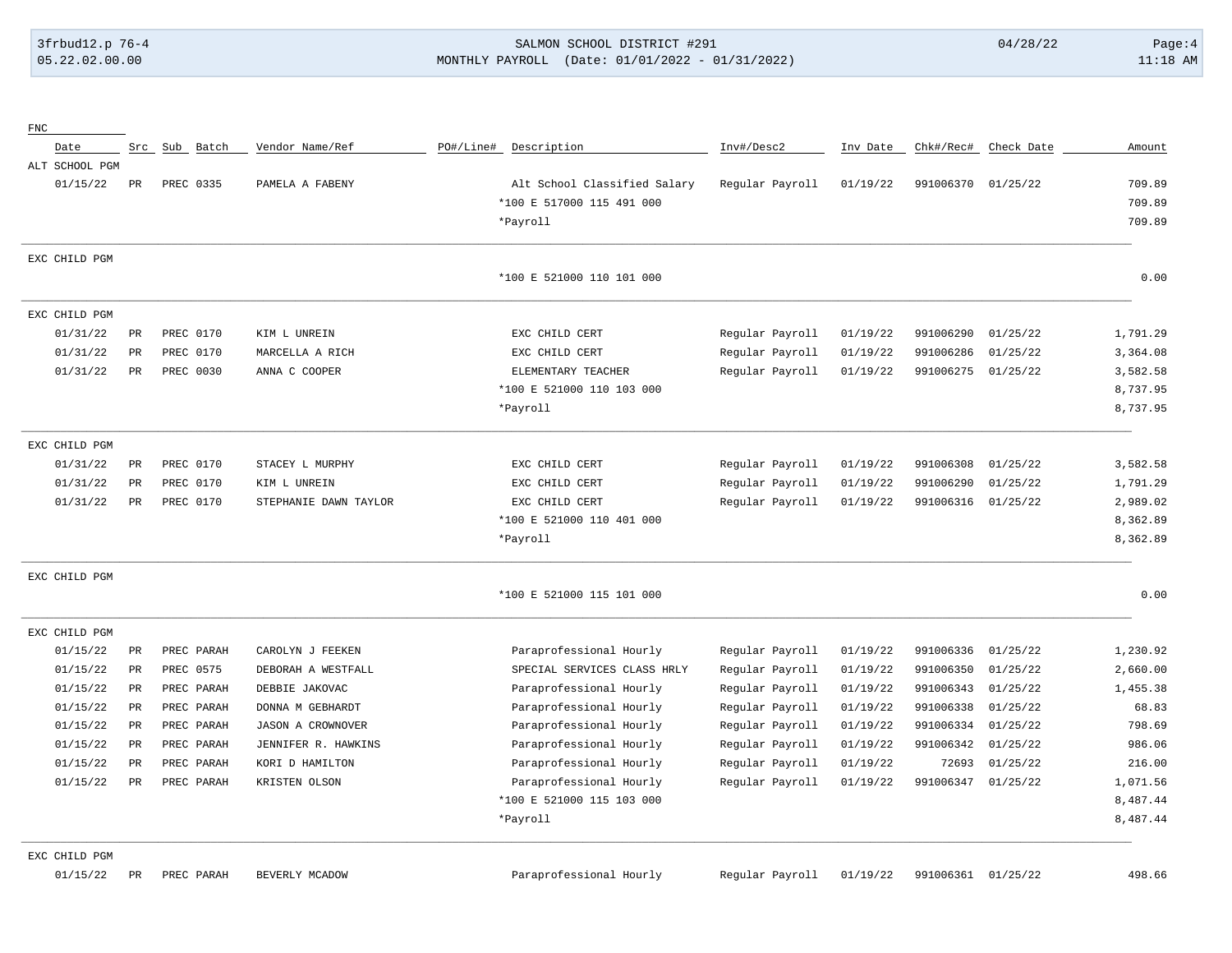# 3frbud12.p 76-4 SALMON SCHOOL DISTRICT #291 04/28/22 Page:5 05.22.02.00.00 MONTHLY PAYROLL (Date: 01/01/2022 - 01/31/2022) 11:18 AM

FNC

100 E 521000 115 401 000 (continued)

| Date          |             | Src Sub Batch     | Vendor Name/Ref         | PO#/Line# Description     | Inv#/Desc2      | Inv Date |                    | Chk#/Rec# Check Date | Amount   |
|---------------|-------------|-------------------|-------------------------|---------------------------|-----------------|----------|--------------------|----------------------|----------|
|               |             |                   |                         | *100 E 521000 115 401 000 |                 |          |                    |                      | 498.66   |
|               |             |                   |                         | *Payroll                  |                 |          |                    |                      | 498.66   |
|               |             |                   |                         |                           |                 |          |                    |                      |          |
| PRESCHOOL PGM |             |                   |                         |                           |                 |          |                    |                      |          |
|               |             |                   |                         | *100 E 522000 110 101 000 |                 |          |                    |                      | 0.00     |
| PRESCHOOL PGM |             |                   |                         |                           |                 |          |                    |                      |          |
| 01/31/22      | PR          | PREC 0185         | GERALDINE E MOORE       | EXC CHILD PRESCHL         | Regular Payroll | 01/19/22 | 991006272 01/25/22 |                      | 4,995.92 |
|               |             |                   |                         | *100 E 522000 110 922 000 |                 |          |                    |                      | 4,995.92 |
|               |             |                   |                         | *Payroll                  |                 |          |                    |                      | 4,995.92 |
| INTSCHOL COMP |             |                   |                         |                           |                 |          |                    |                      |          |
| 01/31/22      | PR          | PREC 0090         | JEREMY S BURGESS        | HS CERT                   | Regular Payroll | 01/19/22 | 991006297          | 01/25/22             | 1,544.40 |
| 01/31/22      | PR          | PREC 0210E        | TRACY L BURGESS         | ATHL & REFS EXTRA PAY     | Regular Payroll | 01/19/22 | 991006298          | 01/25/22             | 414.00   |
| 01/31/22      | PR          | PREC 0190         | JEREMY S BURGESS        | ATHL/HS CERTIFIED         | Regular Payroll | 01/19/22 | 991006297 01/25/22 |                      | 225.00   |
|               |             |                   |                         | *100 E 531000 110 401 000 |                 |          |                    |                      | 2,183.40 |
|               |             |                   |                         | *Payroll                  |                 |          |                    |                      | 2,183.40 |
| INTSCHOL COMP |             |                   |                         |                           |                 |          |                    |                      |          |
|               |             |                   |                         | *100 E 531000 110 602 000 |                 |          |                    |                      | 0.00     |
| INTSCHOL COMP |             |                   |                         |                           |                 |          |                    |                      |          |
| 01/15/22      | PR          | PREC 0190E        | EVELYN M BUHLER         | ATHL/HS EXTRA PAY         | Regular Payroll | 01/19/22 | 991006321          | 01/25/22             | 306.00   |
| 01/15/22      | PR          | PREC 0210E        | RONNIE L DEFORD         | ATHL & REFS EXTRA PAY     | Regular Payroll | 01/19/22 | 991006335          | 01/25/22             | 108.00   |
| 01/15/22      | PR          | PREC 0190I        | ERIC GORDON PLATZ       | ATHL HS CLASSIF COACH     | Regular Payroll | 01/19/22 | 991006320          | 01/25/22             | 716.25   |
| 01/15/22      | PR          | <b>PREC 0190H</b> | BENJAMIN JAMES SESSIONS | ATHL/HS HOURLY            | Regular Payroll | 01/19/22 | 991006365          | 01/25/22             | 413.75   |
| 01/15/22      | PR          | PREC 0190I        | RICHARD G SESSIONS      | ATHL HS CLASSIF COACH     | Regular Payroll | 01/19/22 | 991006333          | 01/25/22             | 764.00   |
| 01/15/22      | PR          | PREC 0190I        | <b>ASHLYN JEPPERSON</b> | ATHL HS CLASSIF COACH     | Regular Payroll | 01/19/22 | 991006360          | 01/25/22             | 382.00   |
| 01/15/22      | PR          | PREC 0200         | MORGAN C. HOFFMAN       | ATHL/JR HIGH CERT         | Regular Payroll | 01/19/22 | 991006330          | 01/25/22             | 371.50   |
| 01/15/22      | $_{\rm PR}$ | PREC 0190         | TAMARA MATTHEWS         | ATHL/HS CERTIFIED         | Regular Payroll | 01/19/22 | 991006382          | 01/25/22             | 445.75   |
| 01/15/22      | PR          | PREC 0190I        | WESTLY D GANSKE         | ATHL HS CLASSIF COACH     | Regular Payroll | 01/19/22 | 991006356          | 01/25/22             | 413.75   |
| 01/15/22      | PR          | PREC 0190         | JASON W. BRUCE          | ATHL/HS CERTIFIED         | Regular Payroll | 01/19/22 | 991006379          | 01/25/22             | 764.00   |
| 01/15/22      | PR          | PREC 0210E        | DALEEN NOONER           | ATHL & REFS EXTRA PAY     | Regular Payroll | 01/19/22 | 991006363          | 01/25/22             | 270.00   |
| 01/15/22      | PR          | PREC 0190H        | CRAIG S AMMAR           | ATHL/HS HOURLY            | Regular Payroll | 01/19/22 | 991006351 01/25/22 |                      | 371.50   |
|               |             |                   |                         | *100 E 531000 115 401 000 |                 |          |                    |                      | 5,326.50 |
|               |             |                   |                         | *Payroll                  |                 |          |                    |                      | 5,326.50 |
|               |             |                   |                         |                           |                 |          |                    |                      |          |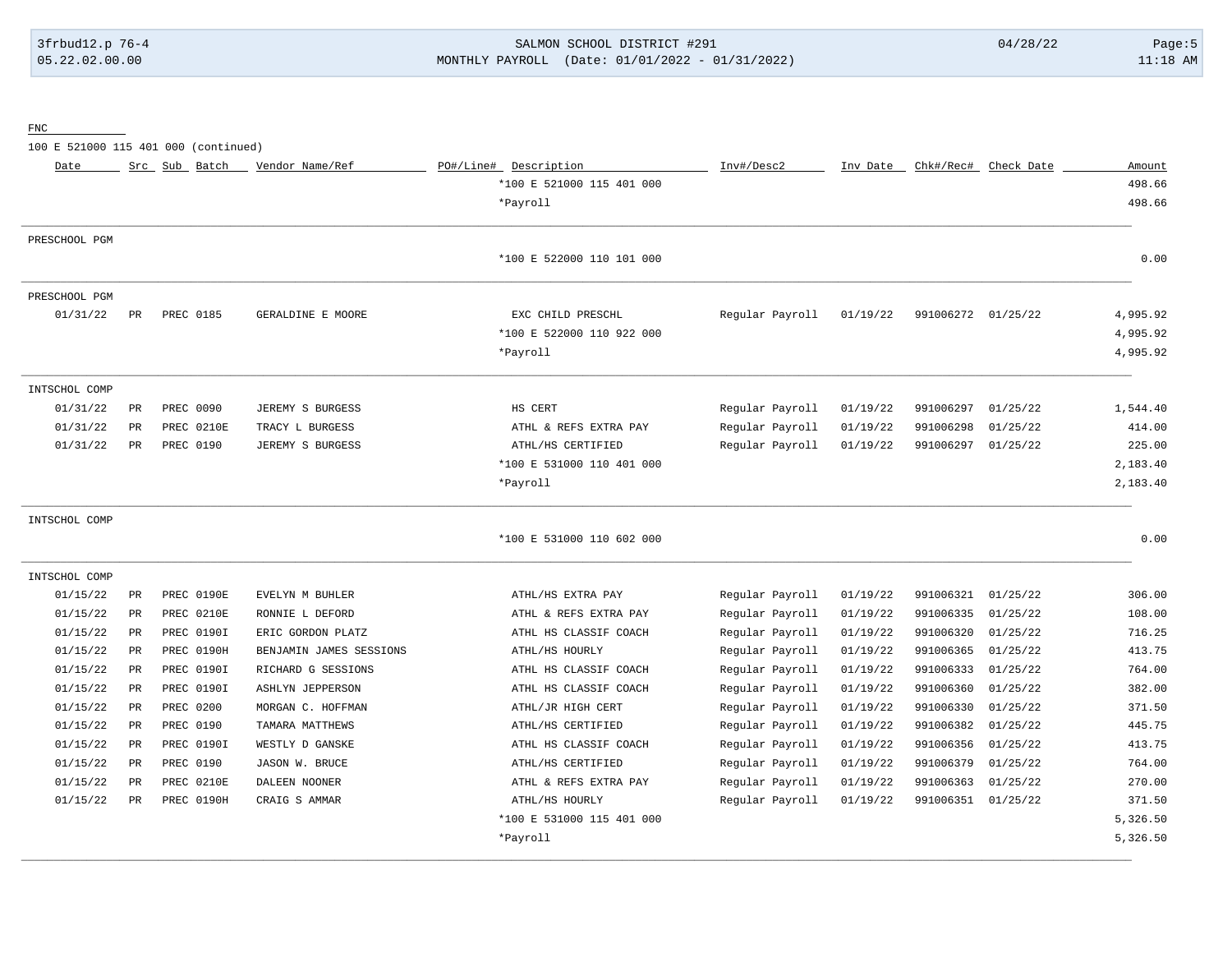# 3frbud12.p 76-4 SALMON SCHOOL DISTRICT #291 04/28/22 Page:6 05.22.02.00.00 MONTHLY PAYROLL (Date: 01/01/2022 - 01/31/2022) 11:18 AM

| $_{\rm FNC}$  |             |               |                    |                           |                 |          |                    |                      |           |
|---------------|-------------|---------------|--------------------|---------------------------|-----------------|----------|--------------------|----------------------|-----------|
| Date          |             | Src Sub Batch | Vendor Name/Ref    | PO#/Line# Description     | Inv#/Desc2      | Inv Date |                    | Chk#/Rec# Check Date | Amount    |
| INTSCHOL COMP |             |               |                    |                           |                 |          |                    |                      |           |
|               |             |               |                    | *100 E 531000 115 602 000 |                 |          |                    |                      | 0.00      |
| SCH ACTIV PGM |             |               |                    |                           |                 |          |                    |                      |           |
|               |             |               |                    | *100 E 532000 110 101 000 |                 |          |                    |                      | 0.00      |
| SCH ACTIV PGM |             |               |                    |                           |                 |          |                    |                      |           |
| 01/31/22      | $_{\rm PR}$ | PREC 0030     | JENNIFER LEE PLATT | ELEMENTARY TEACHER        | Regular Payroll | 01/19/22 | 991006285 01/25/22 |                      | 3,721.75  |
|               |             |               |                    | *100 E 532000 110 103 120 |                 |          |                    |                      | 3,721.75  |
|               |             |               |                    | *Payroll                  |                 |          |                    |                      | 3,721.75  |
| SCH ACTIV PGM |             |               |                    |                           |                 |          |                    |                      |           |
| 01/31/22      | $_{\rm PR}$ | PREC 0230     | DUSTIN J. PACE     | ACTIVITY CERTIFIED        | Regular Payroll | 01/19/22 | 991006310 01/25/22 |                      | 1,750.00  |
|               |             |               |                    | *100 E 532000 110 401 000 |                 |          |                    |                      | 1,750.00  |
|               |             |               |                    | *Payroll                  |                 |          |                    |                      | 1,750.00  |
| SCH ACTIV PGM |             |               |                    |                           |                 |          |                    |                      |           |
|               |             |               |                    | *100 E 532000 115 401 000 |                 |          |                    |                      | 0.00      |
| AGH           |             |               |                    |                           |                 |          |                    |                      |           |
| 01/31/22      | $_{\rm PR}$ | PREC 0240     | MOLLY MCNEVIN      | AGH CERT                  | Regular Payroll | 01/19/22 | 991006283          | 01/25/22             | 1,682.04  |
| 01/31/22      | PR          | PREC 0240     | HEATHER A. PEKUS   | AGH CERT                  | Regular Payroll | 01/19/22 | 991006311          | 01/25/22             | 5,377.77  |
| 01/31/22      | PR          | PREC 0240     | COLEEN B PHELPS    | AGH CERT                  | Regular Payroll | 01/19/22 | 991006312 01/25/22 |                      | 4,996.18  |
|               |             |               |                    | *100 E 611000 110 000 000 |                 |          |                    |                      | 12,055.99 |
|               |             |               |                    | *Payroll                  |                 |          |                    |                      | 12,055.99 |
| AGH           |             |               |                    |                           |                 |          |                    |                      |           |
|               |             |               |                    | *100 E 611000 110 100 000 |                 |          |                    |                      | 0.00      |
| AGH           |             |               |                    |                           |                 |          |                    |                      |           |
|               |             |               |                    | *100 E 611000 115 100 000 |                 |          |                    |                      | 0.00      |
| $\rm{AGH}$    |             |               |                    |                           |                 |          |                    |                      |           |
|               |             |               |                    | *100 E 611000 115 101 000 |                 |          |                    |                      | 0.00      |
| AGH           |             |               |                    |                           |                 |          |                    |                      |           |
| 01/15/22      | PR          | PREC 0110H    | HOLLY L SMITH      | HS CLSF HOURLY            | Regular Payroll | 01/19/22 | 991006366          | 01/25/22             | 1,488.32  |
| 01/31/22      | PR          | PREC 0110     | ASHLEY C TARKALSON | HS CLSF                   | Regular Payroll | 01/19/22 | 991006315 01/25/22 |                      | 600.00    |
|               |             |               |                    | *100 E 611000 115 401 000 |                 |          |                    |                      | 2,088.32  |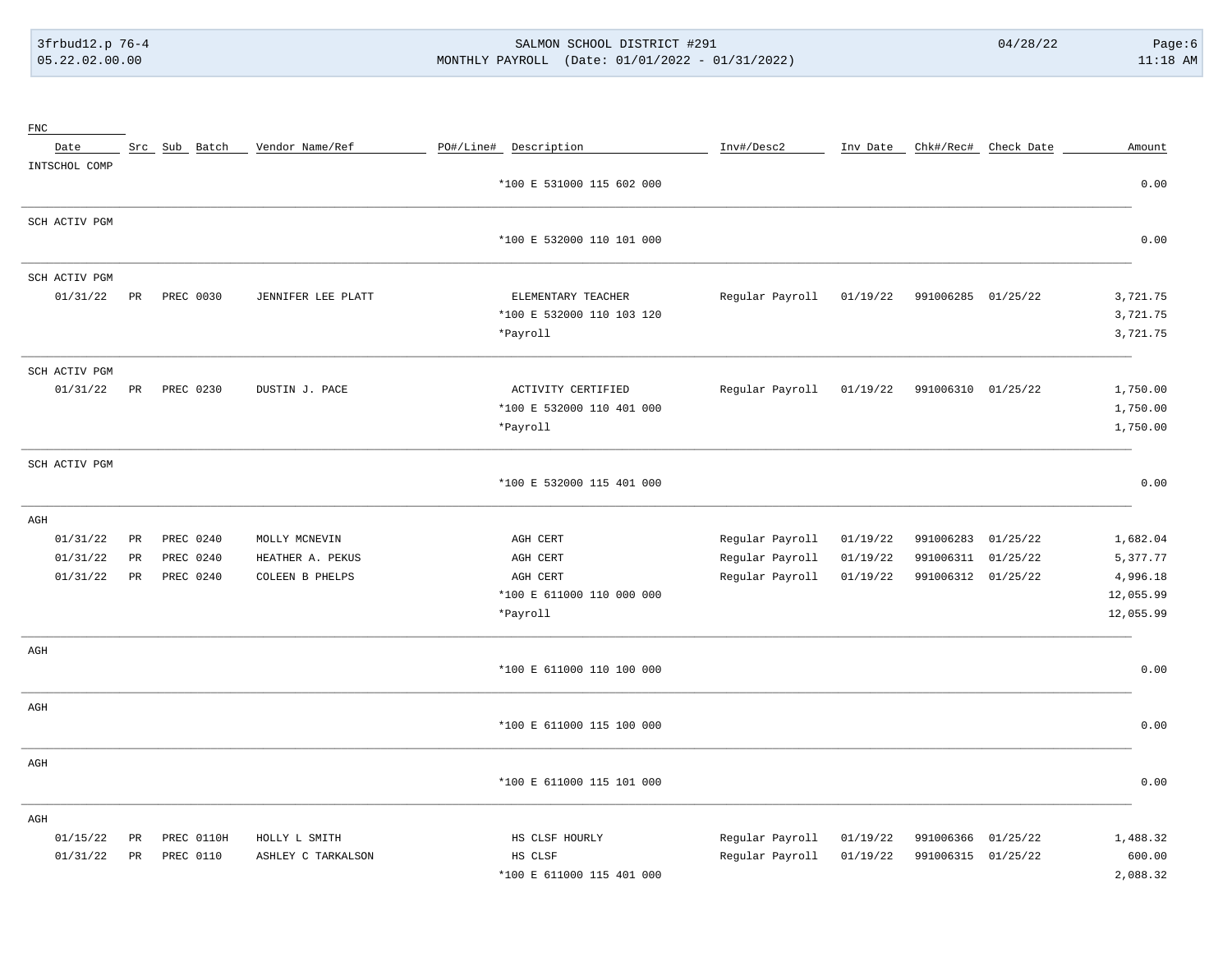# 3frbud12.p 76-4 SALMON SCHOOL DISTRICT #291 04/28/22 Page:7 05.22.02.00.00 MONTHLY PAYROLL (Date: 01/01/2022 - 01/31/2022) 11:18 AM

FNC

100 E 611000 115 401 000 (continued)

| Date            |    | Src Sub Batch | Vendor Name/Ref  | PO#/Line# Description     | Inv#/Desc2                                  |          |                             | Inv Date _ Chk#/Rec# _ Check Date | Amount   |
|-----------------|----|---------------|------------------|---------------------------|---------------------------------------------|----------|-----------------------------|-----------------------------------|----------|
|                 |    |               |                  | *Payroll                  |                                             |          |                             |                                   | 2,088.32 |
| AGH             |    |               |                  |                           |                                             |          |                             |                                   |          |
| 01/15/22        | PR | PREC 0110H    | ERIC J TARKALSON | HS CLSF HOURLY            | Regular Payroll                             | 01/19/22 | 991006368 01/25/22          |                                   | 2,376.36 |
|                 |    |               |                  | *100 E 611000 115 401 002 |                                             |          |                             |                                   | 2,376.36 |
|                 |    |               |                  | *Payroll                  |                                             |          |                             |                                   | 2,376.36 |
| SPEC SVC PGM    |    |               |                  |                           |                                             |          |                             |                                   |          |
| 01/31/22        | PR | PREC SPEDD    | EILEEN T HOLDEN  | SPECIAL ED DIRECTOR       | Regular Payroll                             |          | 01/19/22 991006270 01/25/22 |                                   | 1,090.91 |
|                 |    |               |                  | *100 E 616000 110 000 000 |                                             |          |                             |                                   | 1,090.91 |
|                 |    |               |                  | *Payroll                  |                                             |          |                             |                                   | 1,090.91 |
| SPEC SVC PGM    |    |               |                  |                           |                                             |          |                             |                                   |          |
|                 |    |               |                  | *100 E 616000 110 101 000 |                                             |          |                             |                                   | 0.00     |
| SPEC SVC PGM    |    |               |                  |                           |                                             |          |                             |                                   |          |
|                 |    |               |                  | *100 E 616000 115 000 000 |                                             |          |                             |                                   | 0.00     |
| SPEC SVC PGM    |    |               |                  |                           |                                             |          |                             |                                   |          |
|                 |    |               |                  | *100 E 616000 115 101 000 |                                             |          |                             |                                   | 0.00     |
| EDUC MEDIA SVCS |    |               |                  |                           |                                             |          |                             |                                   |          |
| 01/15/22 PR     |    | PREC 0290H    | TODD NELSON      | MEDIA CLSF HOURLY         | Regular Payroll                             | 01/19/22 | 991006322 01/25/22          |                                   | 547.40   |
|                 |    |               |                  | *100 E 622000 115 000 000 |                                             |          |                             |                                   | 547.40   |
|                 |    |               |                  | *Payroll                  |                                             |          |                             |                                   | 547.40   |
| EDUC MEDIA SVCS |    |               |                  |                           |                                             |          |                             |                                   |          |
|                 |    |               |                  | *100 E 622000 115 100 000 |                                             |          |                             |                                   | 0.00     |
| EDUC MEDIA SVCS |    |               |                  |                           |                                             |          |                             |                                   |          |
|                 |    |               |                  | *100 E 622000 115 101 000 |                                             |          |                             |                                   | 0.00     |
| EDUC MEDIA SVCS |    |               |                  |                           |                                             |          |                             |                                   |          |
| 01/15/22 PR     |    | PREC 0290H    | DIANA L HARRY    | MEDIA CLSF HOURLY         | Regular Payroll 01/19/22 991006341 01/25/22 |          |                             |                                   | 1,455.38 |
|                 |    |               |                  | *100 E 622000 115 103 000 |                                             |          |                             |                                   | 1,455.38 |
|                 |    |               |                  | *Payroll                  |                                             |          |                             |                                   | 1,455.38 |
|                 |    |               |                  |                           |                                             |          |                             |                                   |          |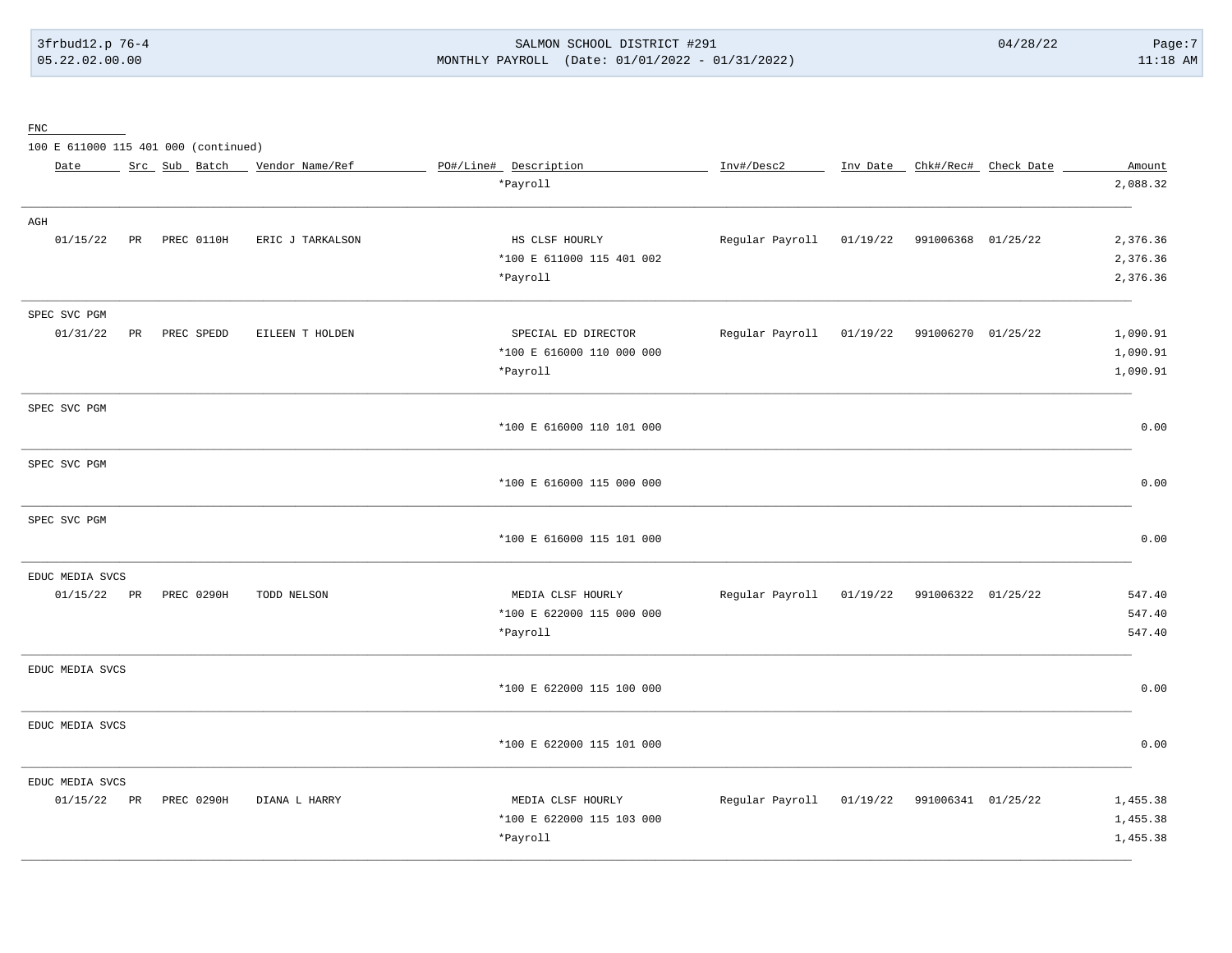FNC

## 3frbud12.p 76-4 SALMON SCHOOL DISTRICT #291 04/28/22 Page:8 05.22.02.00.00 MONTHLY PAYROLL (Date: 01/01/2022 - 01/31/2022) 11:18 AM

| Date            |             | Src Sub Batch |            | Vendor Name/Ref  | PO#/Line# | Description               | Inv#/Desc2      | Inv Date | Chk#/Rec#          | Check Date | Amount     |
|-----------------|-------------|---------------|------------|------------------|-----------|---------------------------|-----------------|----------|--------------------|------------|------------|
| EDUC MEDIA SVCS |             |               |            |                  |           |                           |                 |          |                    |            |            |
| 01/15/22        | PR          |               | PREC 0290H | SHYLA A BARRETT  |           | MEDIA CLSF HOURLY         | Regular Payroll | 01/19/22 | 991006352          | 01/25/22   | 1,288.63   |
|                 |             |               |            |                  |           | *100 E 622000 115 401 000 |                 |          |                    |            | 1,288.63   |
|                 |             |               |            |                  |           | *Payroll                  |                 |          |                    |            | 1,288.63   |
| BOARD OF ED SVC |             |               |            |                  |           |                           |                 |          |                    |            |            |
| 01/15/22        | PR          |               | PREC 0310E | CHAYLIN FARRAND  |           | Clas Admin                | Regular Payroll | 01/19/22 | 991006328 01/25/22 |            | 100.00     |
|                 |             |               |            |                  |           | *100 E 631000 115 001 000 |                 |          |                    |            | 100.00     |
|                 |             |               |            |                  |           | *Payroll                  |                 |          |                    |            | 100.00     |
| DIST ADMIN SVC  |             |               |            |                  |           |                           |                 |          |                    |            |            |
|                 |             |               |            |                  |           | *100 E 632000 110 000 000 |                 |          |                    |            | 0.00       |
| DIST ADMIN SVC  |             |               |            |                  |           |                           |                 |          |                    |            |            |
| 01/31/22        | PR          | PREC 0300     |            | EILEEN T HOLDEN  |           | DIST ADM CERT             | Regular Payroll | 01/19/22 | 991006270          | 01/25/22   | 4,416.67   |
| 01/31/22        | $_{\rm PR}$ |               | PREC 0300E | EILEEN T HOLDEN  |           | DIST ADMN EXTRA           | Regular Payroll | 01/19/22 | 991006270          | 01/25/22   | 340.58     |
| 01/31/22        | PR          | PREC 0300     |            | CHRIS P BORN     |           | DIST ADM CERT             | Regular Payroll | 01/19/22 | 991006294          | 01/25/22   | 8,833.33   |
| 01/31/22        | PR          |               | PREC 0300E | CHRIS P BORN     |           | DIST ADMN EXTRA           | Regular Payroll | 01/19/22 | 991006294          | 01/25/22   | 681.25     |
|                 |             |               |            |                  |           | *100 E 632000 110 001 000 |                 |          |                    |            | 14, 271.83 |
|                 |             |               |            |                  |           | *Payroll                  |                 |          |                    |            | 14, 271.83 |
| DIST ADMIN SVC  |             |               |            |                  |           |                           |                 |          |                    |            |            |
|                 |             |               |            |                  |           | *100 E 632000 110 001 911 |                 |          |                    |            | 0.00       |
| DIST ADMIN SVC  |             |               |            |                  |           |                           |                 |          |                    |            |            |
|                 |             |               |            |                  |           | *100 E 632000 110 100 000 |                 |          |                    |            | 0.00       |
| DIST ADMIN SVC  |             |               |            |                  |           |                           |                 |          |                    |            |            |
| 01/15/22        | PR          |               | PREC 0310H | ELE TARKALSON    |           | DIST ADM CLSF HOURLY      | Regular Payroll | 01/19/22 | 991006367          | 01/25/22   | 107.03     |
| 01/15/22        | PR          | PREC 0310     |            | KAYLA J. BIGELOW |           | DIST ADM CLSF             | Regular Payroll | 01/19/22 | 991006325          | 01/25/22   | 2,263.69   |
|                 |             |               |            |                  |           | *100 E 632000 115 001 000 |                 |          |                    |            | 2,370.72   |
|                 |             |               |            |                  |           | *Payroll                  |                 |          |                    |            | 2,370.72   |
| DIST ADMIN SVC  |             |               |            |                  |           |                           |                 |          |                    |            |            |
|                 |             |               |            |                  |           | *100 E 632000 115 001 911 |                 |          |                    |            | 0.00       |
| SCH ADMIN SVC   |             |               |            |                  |           |                           |                 |          |                    |            |            |
|                 |             |               |            |                  |           | *100 E 641000 110 100 000 |                 |          |                    |            | 0.00       |

\_\_\_\_\_\_\_\_\_\_\_\_\_\_\_\_\_\_\_\_\_\_\_\_\_\_\_\_\_\_\_\_\_\_\_\_\_\_\_\_\_\_\_\_\_\_\_\_\_\_\_\_\_\_\_\_\_\_\_\_\_\_\_\_\_\_\_\_\_\_\_\_\_\_\_\_\_\_\_\_\_\_\_\_\_\_\_\_\_\_\_\_\_\_\_\_\_\_\_\_\_\_\_\_\_\_\_\_\_\_\_\_\_\_\_\_\_\_\_\_\_\_\_\_\_\_\_\_\_\_\_\_\_\_\_\_\_\_\_\_\_\_\_\_\_\_\_\_\_\_\_\_\_\_\_\_\_\_\_\_\_\_\_\_\_\_\_\_\_\_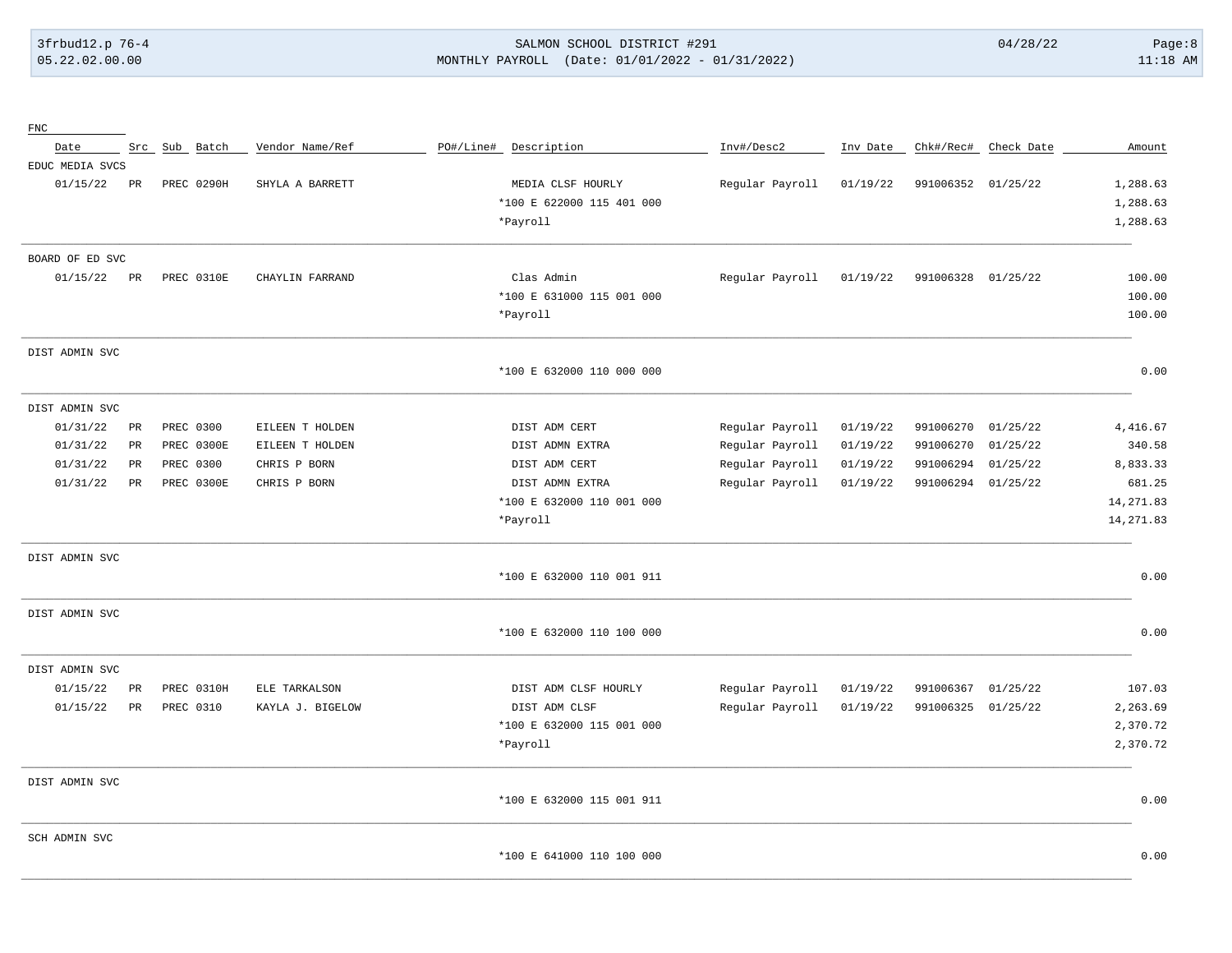## 3frbud12.p 76-4 SALMON SCHOOL DISTRICT #291 04/28/22 Page:9 05.22.02.00.00 MONTHLY PAYROLL (Date: 01/01/2022 - 01/31/2022) 11:18 AM

| ${\rm FNC}$      |                 |               |                    |           |                           |                 |          |                    |                      |          |
|------------------|-----------------|---------------|--------------------|-----------|---------------------------|-----------------|----------|--------------------|----------------------|----------|
| Date             |                 | Src Sub Batch | Vendor Name/Ref    | PO#/Line# | Description               | Inv#/Desc2      | Inv Date |                    | Chk#/Rec# Check Date | Amount   |
| SCH ADMIN SVC    |                 |               |                    |           |                           |                 |          |                    |                      |          |
| 01/31/22         | PR              | PREC 0320     | JILL R PATTON      |           | SCHL ADM CERT             | Regular Payroll | 01/19/22 | 991006284 01/25/22 |                      | 6,222.92 |
|                  |                 |               |                    |           | *100 E 641000 110 103 000 |                 |          |                    |                      | 6,222.92 |
|                  |                 |               |                    |           | *Payroll                  |                 |          |                    |                      | 6,222.92 |
| SCH ADMIN SVC    |                 |               |                    |           |                           |                 |          |                    |                      |          |
| 01/31/22         | PR              | PREC 0320     | RUSTAN BRADSHAW    |           | SCHL ADM CERT             | Regular Payroll | 01/19/22 | 991006295 01/25/22 |                      | 6,398.92 |
|                  |                 |               |                    |           | *100 E 641000 110 401 000 |                 |          |                    |                      | 6,398.92 |
|                  |                 |               |                    |           | *Payroll                  |                 |          |                    |                      | 6,398.92 |
| SCH ADMIN SVC    |                 |               |                    |           |                           |                 |          |                    |                      |          |
|                  |                 |               |                    |           | *100 E 641000 115 100 000 |                 |          |                    |                      | 0.00     |
| SCH ADMIN SVC    |                 |               |                    |           |                           |                 |          |                    |                      |          |
|                  |                 |               |                    |           | *100 E 641000 115 101 000 |                 |          |                    |                      | 0.00     |
| SCH ADMIN SVC    |                 |               |                    |           |                           |                 |          |                    |                      |          |
| 01/15/22         | PR              | PREC 0060H    | CHRISTINA K MULLEN |           | ELEM CLASSIFIED HOURLY    | Regular Payroll | 01/19/22 | 991006345 01/25/22 |                      | 1,684.20 |
|                  |                 |               |                    |           | *100 E 641000 115 103 000 |                 |          |                    |                      | 1,684.20 |
|                  |                 |               |                    |           | *Payroll                  |                 |          |                    |                      | 1,684.20 |
| SCH ADMIN SVC    |                 |               |                    |           |                           |                 |          |                    |                      |          |
| 01/15/22         | PR              | PREC 0330     | EVELYN M BUHLER    |           | SCHL ADM CLSF             | Regular Payroll | 01/19/22 | 991006321          | 01/25/22             | 2,419.20 |
| 01/15/22         | $_{\rm PR}$     | PREC 0330E    | EVELYN M BUHLER    |           | SCHOOL ADM CLSF           | Regular Payroll | 01/19/22 | 991006321          | 01/25/22             | 559.55   |
|                  |                 |               |                    |           | *100 E 641000 115 401 000 |                 |          |                    |                      | 2,978.75 |
|                  |                 |               |                    |           | *Payroll                  |                 |          |                    |                      | 2,978.75 |
| BSN ADMIN SVC    |                 |               |                    |           |                           |                 |          |                    |                      |          |
| 01/15/22         | $_{\rm PR}$     | PREC 0310     | CHAYLIN FARRAND    |           | DIST ADM CLSF             | Regular Payroll | 01/19/22 | 991006328          | 01/25/22             | 2,385.02 |
| 01/15/22         | PR              | PREC 0310H    | JANET L SEHER      |           | DIST ADM CLSF HOURLY      | Regular Payroll | 01/19/22 | 991006332          | 01/25/22             | 783.20   |
| 01/31/22         | $\mbox{\sf PR}$ | PREC 0310     | ASHLEY C TARKALSON |           | DIST ADM CLSF             | Regular Payroll | 01/19/22 | 991006315          | 01/25/22             | 300.00   |
|                  |                 |               |                    |           | *100 E 651000 115 001 000 |                 |          |                    |                      | 3,468.22 |
|                  |                 |               |                    |           | *Payroll                  |                 |          |                    |                      | 3,468.22 |
| <b>BLDG CARE</b> |                 |               |                    |           |                           |                 |          |                    |                      |          |
| 01/15/22         | PR              | PREC 0360H    | DAVID D FITZGERALD |           | CUSTODIAL HOURLY          | Regular Payroll | 01/19/22 | 991006355          | 01/25/22             | 1,770.83 |
| 01/15/22         | PR              | PREC 0360H    | STEVEN L YATES     |           | CUSTODIAL HOURLY          | Regular Payroll | 01/19/22 | 991006369          | 01/25/22             | 1,946.50 |
| 01/15/22         | PR              | PREC 0360H    | LISA M MARLER      |           | CUSTODIAL HOURLY          | Regular Payroll | 01/19/22 | 991006381          | 01/25/22             | 2,272.36 |
|                  |                 |               |                    |           | *100 E 661000 115 000 000 |                 |          |                    |                      | 5,989.69 |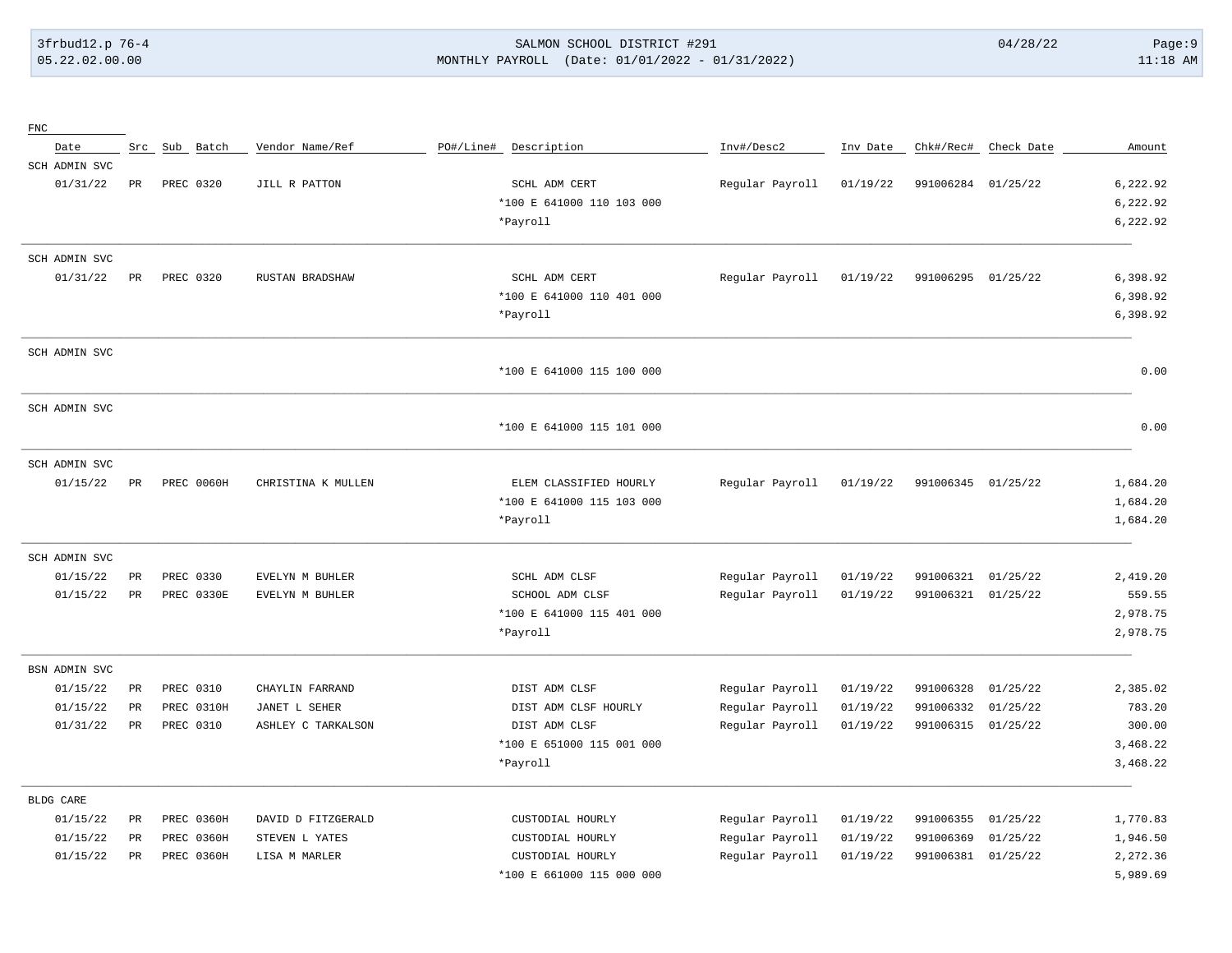# 3frbud12.p 76-4 SALMON SCHOOL DISTRICT #291 04/28/22 Page:10 05.22.02.00.00 MONTHLY PAYROLL (Date: 01/01/2022 - 01/31/2022) 11:18 AM

FNC

100 E 661000 115 000 000 (continued)

| Date             |                 | Src Sub Batch | Vendor Name/Ref          | PO#/Line# Description     | Inv#/Desc2      | Inv Date |           | Chk#/Rec# Check Date | Amount   |
|------------------|-----------------|---------------|--------------------------|---------------------------|-----------------|----------|-----------|----------------------|----------|
|                  |                 |               |                          | *Payroll                  |                 |          |           |                      | 5,989.69 |
| <b>BLDG CARE</b> |                 |               |                          |                           |                 |          |           |                      |          |
|                  |                 |               |                          | *100 E 661000 115 101 000 |                 |          |           |                      | 0.00     |
| MAINT-STU OCC    |                 |               |                          |                           |                 |          |           |                      |          |
| 01/15/22         | PR              | PREC 0390H    | DANA BIGELOW             | MAINTENANCE HOURLY        | Regular Payroll | 01/19/22 | 991006353 | 01/25/22             | 2,339.96 |
| 01/15/22         | $_{\rm PR}$     | PREC 0390H    | ROBERT L. LEWIS          | MAINTENANCE HOURLY        | Regular Payroll | 01/19/22 | 991006380 | 01/25/22             | 3,646.86 |
|                  |                 |               |                          | *100 E 664000 115 000 000 |                 |          |           |                      | 5,986.82 |
|                  |                 |               |                          | *Payroll                  |                 |          |           |                      | 5,986.82 |
| MAINT-STU OCC    |                 |               |                          |                           |                 |          |           |                      |          |
|                  |                 |               |                          | *100 E 664000 115 100 000 |                 |          |           |                      | 0.00     |
| <b>GROUNDS</b>   |                 |               |                          |                           |                 |          |           |                      |          |
|                  |                 |               |                          | *100 E 665000 115 000 000 |                 |          |           |                      | 0.00     |
| SECURITY/SAFETY  |                 |               |                          |                           |                 |          |           |                      |          |
| 01/15/22         | PR              | PREC 0411H    | <b>JASON A CROWNOVER</b> | CROSSING GUARD HOURLY     | Regular Payroll | 01/19/22 | 991006334 | 01/25/22             | 132.90   |
|                  |                 |               |                          | *100 E 667000 115 000 000 |                 |          |           |                      | 132.90   |
|                  |                 |               |                          | *Payroll                  |                 |          |           |                      | 132.90   |
| SECURITY/SAFETY  |                 |               |                          |                           |                 |          |           |                      |          |
|                  |                 |               |                          | *100 E 667000 115 103 000 |                 |          |           |                      | 0.00     |
| SECURITY/SAFETY  |                 |               |                          |                           |                 |          |           |                      |          |
|                  |                 |               |                          | *100 E 667000 115 401 000 |                 |          |           |                      | 0.00     |
| PUPIL 2 SCHOOL   |                 |               |                          |                           |                 |          |           |                      |          |
| 01/15/22         | $\mbox{\sf PR}$ | PREC 0410H    | STEPHEN A FABENY         | TRANSPORTATION HOURLY     | Regular Payroll | 01/19/22 | 991006327 | 01/25/22             | 1,111.20 |
| 01/15/22         | $_{\rm PR}$     | PREC 0410H    | PAUL FISHER              | TRANSPORTATION HOURLY     | Regular Payroll | 01/19/22 | 991006373 | 01/25/22             | 1,253.45 |
| 01/15/22         | PR              | PREC 0410H    | BRUCE N MURPHY           | TRANSPORTATION HOURLY     | Regular Payroll | 01/19/22 | 991006374 | 01/25/22             | 1,300.08 |
| 01/15/22         | $_{\rm PR}$     | PREC 0410     | KATHY TOLMAN             | TRANSPORTATION SALARY     | Regular Payroll | 01/19/22 | 991006324 | 01/25/22             | 625.43   |
| 01/15/22         | PR              | PREC 0410H    | <b>JESSE S WHITLEY</b>   | TRANSPORTATION HOURLY     | Regular Payroll | 01/19/22 | 991006377 | 01/25/22             | 461.42   |
| 01/15/22         | PR              | PREC 0410H    | JOSHUA TOLMAN            | TRANSPORTATION HOURLY     | Regular Payroll | 01/19/22 | 991006376 | 01/25/22             | 1,023.77 |
| 01/15/22         | PR              | PREC 0410H    | BERIK P CHRISTENSEN      | TRANSPORTATION HOURLY     | Regular Payroll | 01/19/22 | 991006354 | 01/25/22             | 20.82    |
| 01/15/22         | $_{\rm PR}$     | PREC 0410H    | DAVID J SHAFFMASTER      | TRANSPORTATION HOURLY     | Regular Payroll | 01/19/22 | 991006375 | 01/25/22             | 648.03   |
| 01/15/22         | $_{\rm PR}$     | PREC 0410     | BROOKE D MONROE          | TRANSPORTATION SALARY     | Regular Payroll | 01/19/22 | 991006331 | 01/25/22             | 75.00    |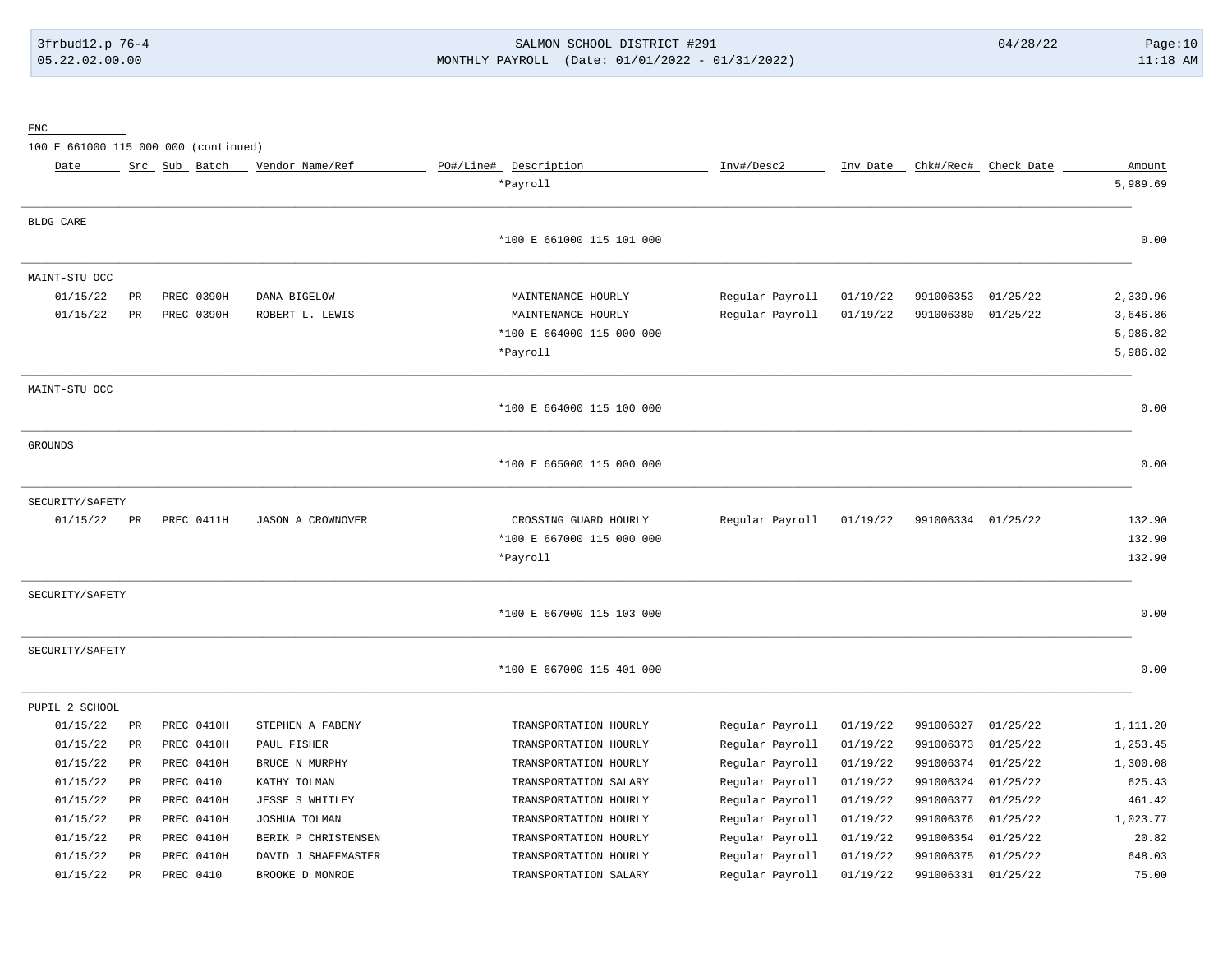## 3frbud12.p 76-4 SALMON SCHOOL DISTRICT #291 04/28/22 Page:11 05.22.02.00.00 MONTHLY PAYROLL (Date: 01/01/2022 - 01/31/2022) 11:18 AM

FNC

100 E 681000 115 000 000 (continued)

| Date            | Src         | Sub Batch  | Vendor Name/Ref     | PO#/Line# | Description               | Inv#/Desc2      | Inv Date | Chk#/Rec# | Check Date | Amount      |
|-----------------|-------------|------------|---------------------|-----------|---------------------------|-----------------|----------|-----------|------------|-------------|
| 01/15/22        | PR          | PREC 0410h | BROOKE D MONROE     |           | TRANSPORTATION HOURLY     | Regular Payroll | 01/19/22 | 991006331 | 01/25/22   | 1,050.52    |
| 01/15/22        | PR          | PREC 0410  | MARK D AUSTIN       |           | TRANSPORTATION SALARY     | Regular Payroll | 01/19/22 | 991006371 | 01/25/22   | 4,787.47    |
| 01/15/22        | PR          | PREC 0410H | DIANE BALDWIN       |           | TRANSPORTATION HOURLY     | Regular Payroll | 01/19/22 | 991006372 | 01/25/22   | 787.08      |
|                 |             |            |                     |           | *100 E 681000 115 000 000 |                 |          |           |            | 13, 144. 27 |
|                 |             |            |                     |           | *Payroll                  |                 |          |           |            | 13, 144. 27 |
| PUPIL 2 SCHOOL  |             |            |                     |           |                           |                 |          |           |            |             |
|                 |             |            |                     |           | *100 E 681000 115 555 000 |                 |          |           |            | 0.00        |
| PUPIL ATHL TRAN |             |            |                     |           |                           |                 |          |           |            |             |
| 01/15/22        | $_{\rm PR}$ | PREC 0412H | PAUL FISHER         |           | SJSHS ATHL TRANSP HOURLY  | Regular Payroll | 01/19/22 | 991006373 | 01/25/22   | 382.50      |
| 01/15/22        | PR          | PREC 0412h | BROOKE D MONROE     |           | SJSHS ATHL TRANSP HOURLY  | Regular Payroll | 01/19/22 | 991006331 | 01/25/22   | 333.75      |
| 01/15/22        | $_{\rm PR}$ | PREC 0412H | BROOKE D MONROE     |           | SJSHS ATHL TRANSP HOURLY  | Regular Payroll | 01/19/22 | 991006331 | 01/25/22   | 247.50      |
| 01/15/22        | PR          | PREC 0412H | JOSHUA TOLMAN       |           | SJSHS ATHL TRANSP HOURLY  | Regular Payroll | 01/19/22 | 991006376 | 01/25/22   | 513.75      |
| 01/15/22        | $_{\rm PR}$ | PREC 0412H | DAVID J SHAFFMASTER |           | SJSHS ATHL TRANSP HOURLY  | Regular Payroll | 01/19/22 | 991006375 | 01/25/22   | 585.00      |
|                 |             |            |                     |           | *100 E 682000 115 401 000 |                 |          |           |            | 2,062.50    |
|                 |             |            |                     |           | *Payroll                  |                 |          |           |            | 2,062.50    |
| PUPIL ATHL TRAN |             |            |                     |           |                           |                 |          |           |            |             |
|                 |             |            |                     |           | *100 E 682000 115 602 000 |                 |          |           |            | 0.00        |
| PUPIL SAS TRANS |             |            |                     |           |                           |                 |          |           |            |             |
|                 |             |            |                     |           | *100 E 682200 115 000 000 |                 |          |           |            | 0.00        |
| GEN DIST PGMS   |             |            |                     |           |                           |                 |          |           |            |             |
|                 |             |            |                     |           | *100 E 683000 115 100 000 |                 |          |           |            | 0.00        |
| BLDG CARE       |             |            |                     |           |                           |                 |          |           |            |             |
|                 |             |            |                     |           | *220 E 661000 115 100 000 |                 |          |           |            | 0.00        |
| MAINT-STU OCC   |             |            |                     |           |                           |                 |          |           |            |             |
|                 |             |            |                     |           | *220 E 664000 115 100 000 |                 |          |           |            | 0.00        |
| SEC PGM         |             |            |                     |           |                           |                 |          |           |            |             |
| 01/31/22        | PR          | PREC 0417  | KATIE L COOPER      |           | AGRICULTURE/CAREER TECH   | Regular Payroll | 01/19/22 | 991006299 | 01/25/22   | 4,680.00    |
| 01/31/22        | PR          | PDED 6000  | KATIE L COOPER      |           | HOUSE RENT                | Regular Payroll | 01/19/22 | 991006299 | 01/25/22   | $-225.00$   |
|                 |             |            |                     |           | *231 E 515000 110 401 000 |                 |          |           |            | 4,455.00    |
|                 |             |            |                     |           | *Payroll                  |                 |          |           |            | 4,455.00    |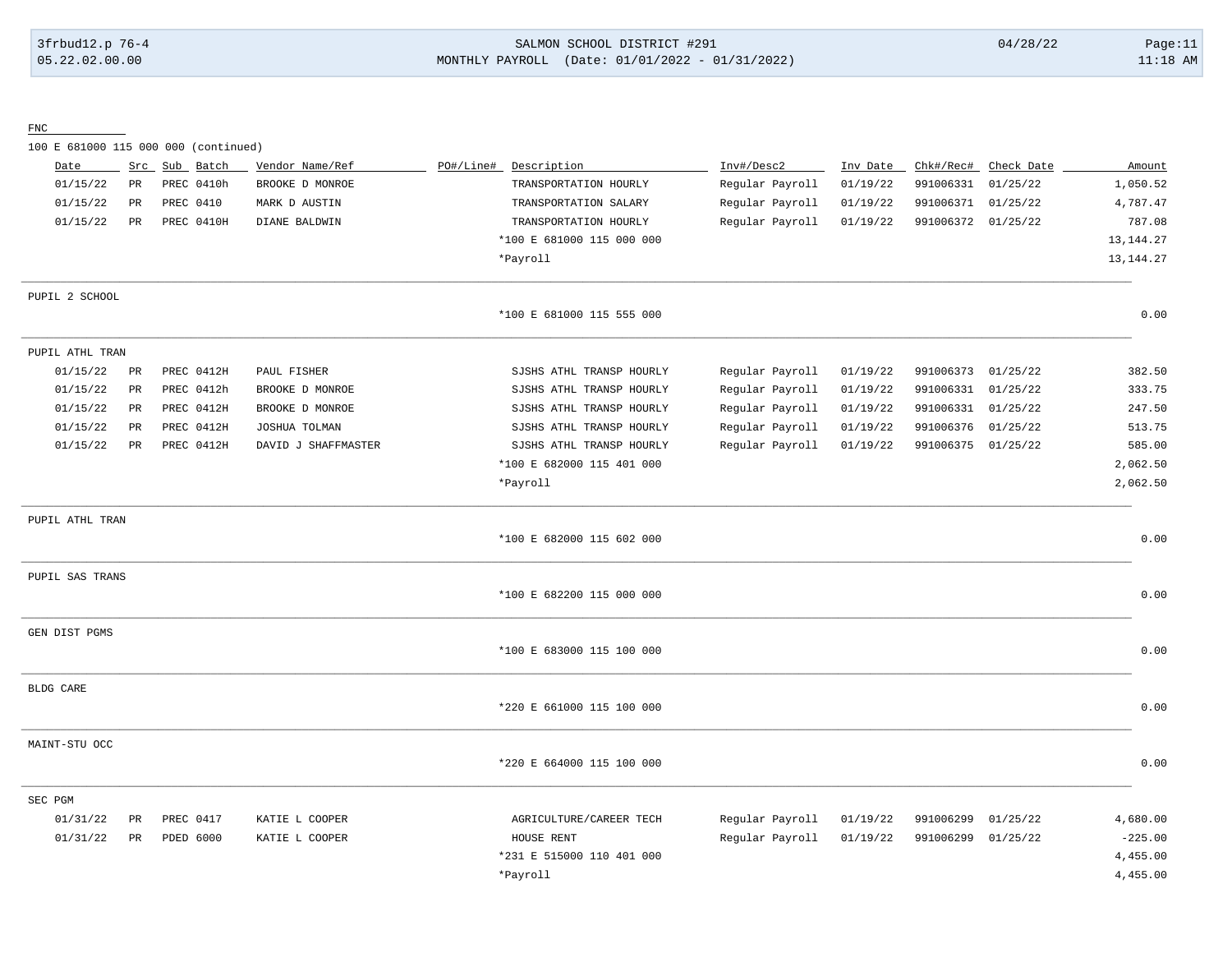#### SALMON SCHOOL DISTRICT #291 MONTHLY PAYROLL (Date: 01/01/2022 - 01/31/2022)

| FNC      |                                 |                           |  |        |
|----------|---------------------------------|---------------------------|--|--------|
| Date     | Src Sub Batch _ Vendor Name/Ref | PO#/Line# Description     |  | Amount |
| SEC PGM  |                                 | *233 E 515000 110 000 000 |  | 0.00   |
| SEC PGM  |                                 | *233 E 515000 110 000 203 |  | 0.00   |
| SEC PGM  |                                 | *233 E 515000 115 000 000 |  | 0.00   |
| SEC PGM  |                                 | *233 E 515000 115 000 200 |  | 0.00   |
| SEC PGM  |                                 | *233 E 515000 115 000 201 |  | 0.00   |
| SEC PGM  |                                 | *233 E 515000 115 000 202 |  | 0.00   |
| SEC PGM  |                                 | *233 E 515000 115 000 203 |  | 0.00   |
| SEC PGM  |                                 | *233 E 515000 115 000 205 |  | 0.00   |
| ELEM PGM |                                 | *235 E 512000 110 101 000 |  | 0.00   |
| ELEM PGM |                                 | *235 E 512000 110 103 000 |  | 0.00   |
| SEC PGM  |                                 | *235 E 515000 110 101 000 |  | 0.00   |
| SEC PGM  |                                 | *235 E 515000 110 401 000 |  | 0.00   |
| SEC PGM  |                                 | *236 E 515000 110 602 000 |  | 0.00   |
|          |                                 |                           |  |        |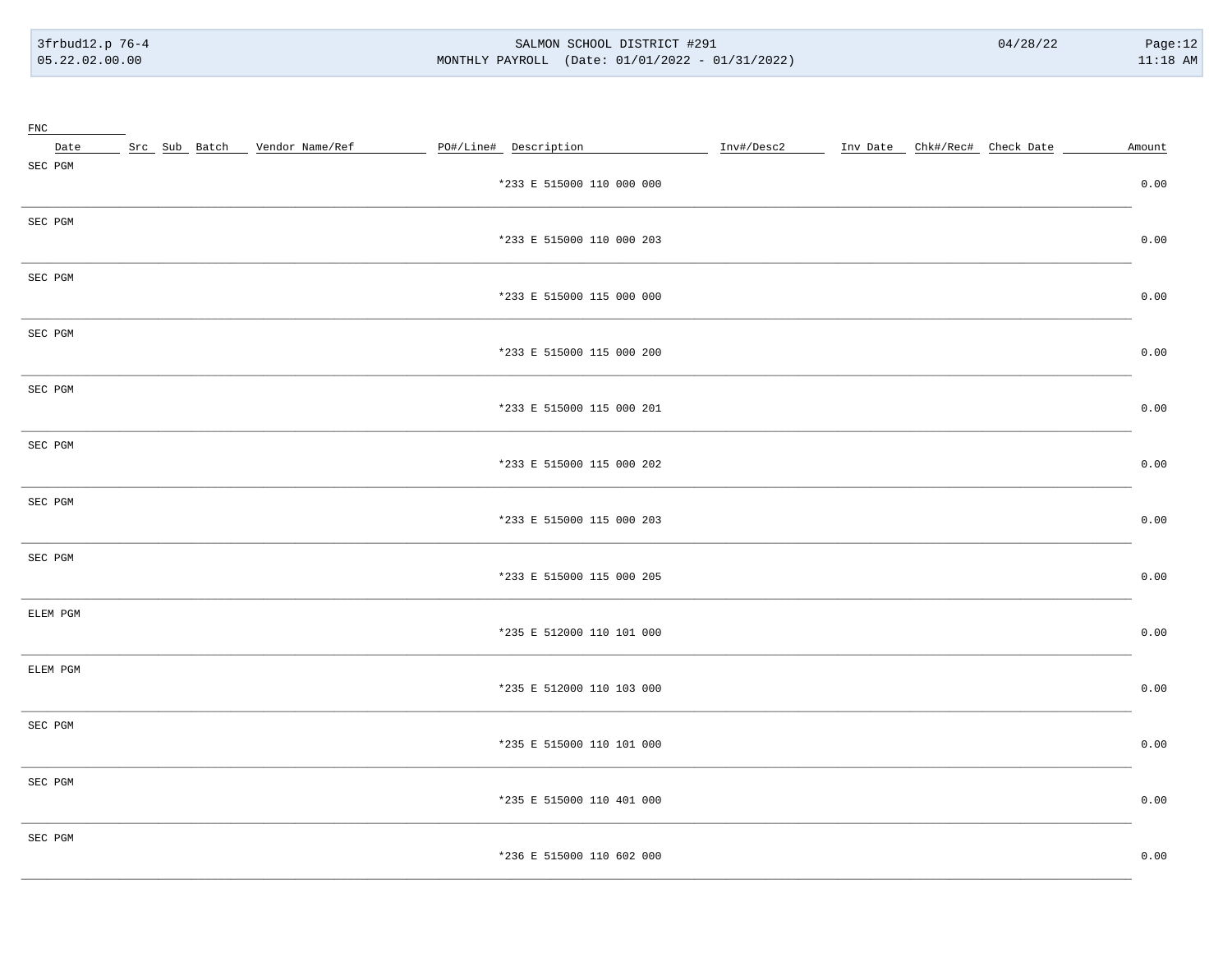#### SALMON SCHOOL DISTRICT #291 MONTHLY PAYROLL (Date: 01/01/2022 - 01/31/2022)

| ${\rm FNC}$                               |  |               |                 |                                                            |                                             |  |                               |                                  |
|-------------------------------------------|--|---------------|-----------------|------------------------------------------------------------|---------------------------------------------|--|-------------------------------|----------------------------------|
| Date                                      |  | Src Sub Batch | Vendor Name/Ref | PO#/Line# Description                                      | Inv#/Desc2                                  |  | Inv Date Chk#/Rec# Check Date | Amount                           |
| SEC PGM                                   |  |               |                 | *240 E 515000 110 401 000                                  |                                             |  |                               | 0.00                             |
| SEC PGM                                   |  |               |                 | *241 E 515000 110 401 000                                  |                                             |  |                               | 0.00                             |
| SEC PGM                                   |  |               |                 | *241 E 515000 115 401 000                                  |                                             |  |                               | 0.00                             |
| ELEM PGM                                  |  |               |                 | *242 E 512000 110 101 000                                  |                                             |  |                               | 0.00                             |
| ELEM PGM                                  |  |               |                 | *242 E 512000 110 103 000                                  |                                             |  |                               | 0.00                             |
| ELEM PGM                                  |  |               |                 | *242 E 512000 115 101 000                                  |                                             |  |                               | 0.00                             |
| ELEM PGM                                  |  |               |                 | *242 E 512000 115 103 000                                  |                                             |  |                               | 0.00                             |
| ELEM PGM<br>01/15/22                      |  | PR PREC 0290H | TODD NELSON     | MEDIA CLSF HOURLY<br>*245 E 512000 115 103 000<br>*Payroll | Regular Payroll 01/19/22 991006322 01/25/22 |  |                               | 410.55<br>410.55<br>410.55       |
| SEC PGM                                   |  |               |                 | *245 E 515000 115 101 000                                  |                                             |  |                               | 0.00                             |
| SEC PGM<br>01/15/22                       |  | PR PREC 0290H | TODD NELSON     | MEDIA CLSF HOURLY<br>*245 E 515000 115 401 000<br>*Payroll | Regular Payroll 01/19/22 991006322 01/25/22 |  |                               | 410.55<br>410.55<br>410.55       |
| EDUC MEDIA SVCS<br>01/15/22 PR PREC 0290H |  |               | TODD NELSON     | MEDIA CLSF HOURLY<br>*245 E 622000 115 000 000<br>*Payroll | Regular Payroll 01/19/22 991006322 01/25/22 |  |                               | 1,368.50<br>1,368.50<br>1,368.50 |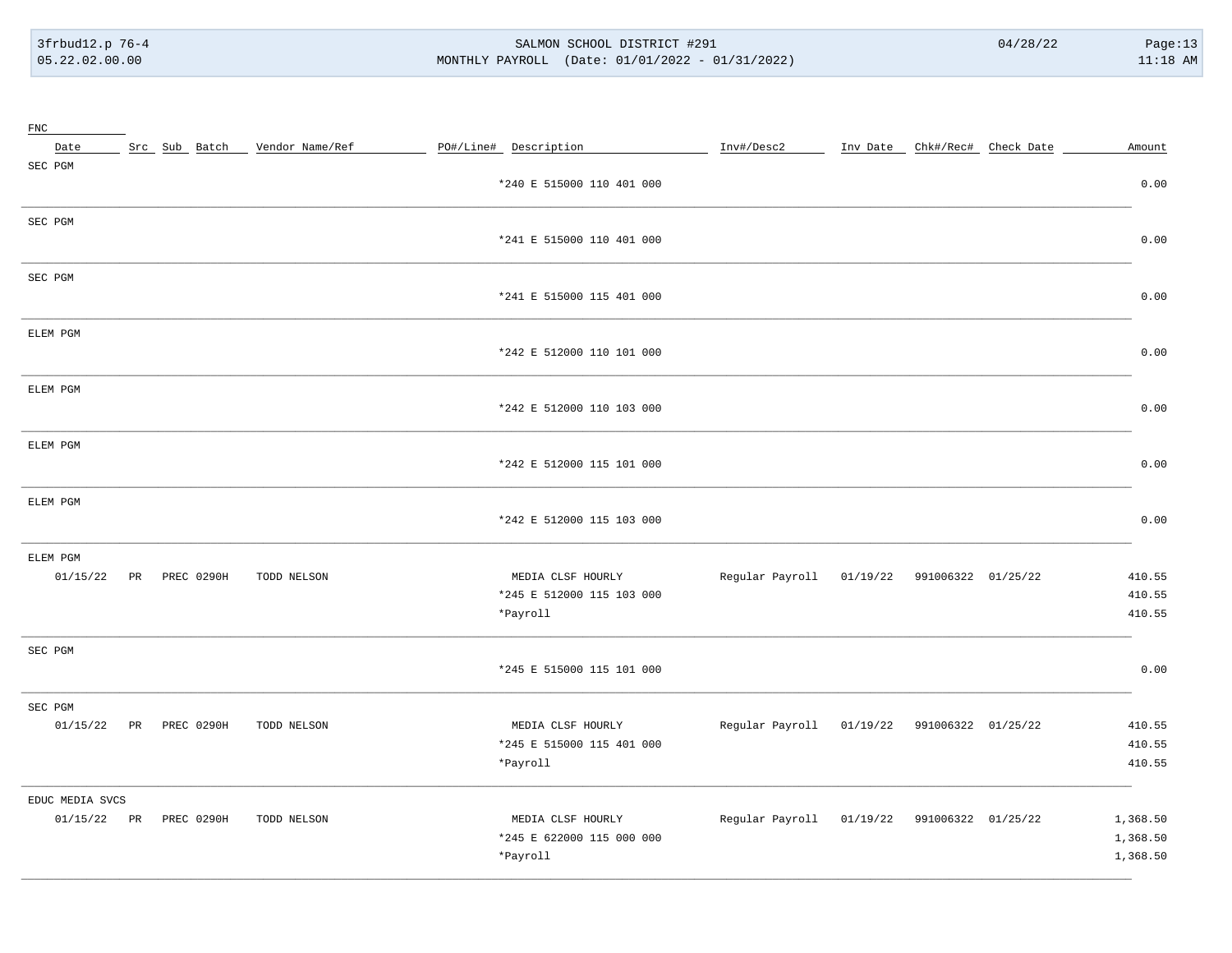$\sim$ 

#### SALMON SCHOOL DISTRICT #291 MONTHLY PAYROLL (Date: 01/01/2022 - 01/31/2022)

| FNC<br>Date                                  |                          | Src Sub Batch _ Vendor Name/Ref | PO#/Line# Description                                                           | Inv#/Desc2<br>___ Inv Date __ Chk#/Rec# __ Check Date __                                               | Amount                           |
|----------------------------------------------|--------------------------|---------------------------------|---------------------------------------------------------------------------------|--------------------------------------------------------------------------------------------------------|----------------------------------|
| EDUC MEDIA SVCS                              |                          |                                 | *245 E 622000 115 100 000                                                       |                                                                                                        | 0.00                             |
| AGH                                          |                          |                                 | *246 E 611000 115 000 000                                                       |                                                                                                        | 0.00                             |
| AGH                                          |                          |                                 | *246 E 611000 115 100 000                                                       |                                                                                                        | 0.00                             |
| EXC CHILD PGM                                |                          |                                 | *248 E 521000 115 100 000                                                       |                                                                                                        | 0.00                             |
| SEC PGM                                      |                          |                                 | *249 E 515000 110 401 000                                                       |                                                                                                        | 0.00                             |
| SEC PGM                                      |                          |                                 | *249 E 515000 115 401 000                                                       |                                                                                                        | 0.00                             |
| INSTR IMPVMT                                 |                          |                                 | *250 E 621000 110 001 000                                                       |                                                                                                        | 0.00                             |
| INSTR IMPVMT                                 |                          |                                 | *250 E 621000 115 001 000                                                       |                                                                                                        | 0.00                             |
| ELEM PGM                                     |                          |                                 | *251 E 512000 110 101 000                                                       |                                                                                                        | 0.00                             |
| ELEM PGM<br>01/31/22                         | PR PREC 0030             | LAURIE D DUPREE                 | ELEMENTARY TEACHER<br>*251 E 512000 110 103 000<br>*Payroll                     | Regular Payroll 01/19/22 991006276 01/25/22                                                            | 4,473.67<br>4,473.67<br>4,473.67 |
| ELEM PGM                                     |                          |                                 | *251 E 512000 115 101 000                                                       |                                                                                                        | 0.00                             |
| ELEM PGM<br>01/15/22<br>PR<br>01/15/22<br>PR | PREC PARAH<br>PREC PARAH | HAYLEY A PRESTON<br>DAWN LOPEZ  | Paraprofessional Hourly<br>Paraprofessional Hourly<br>*251 E 512000 115 103 000 | Regular Payroll<br>991006348 01/25/22<br>01/19/22<br>Regular Payroll<br>01/19/22<br>991006344 01/25/22 | 923.55<br>960.06<br>1,883.61     |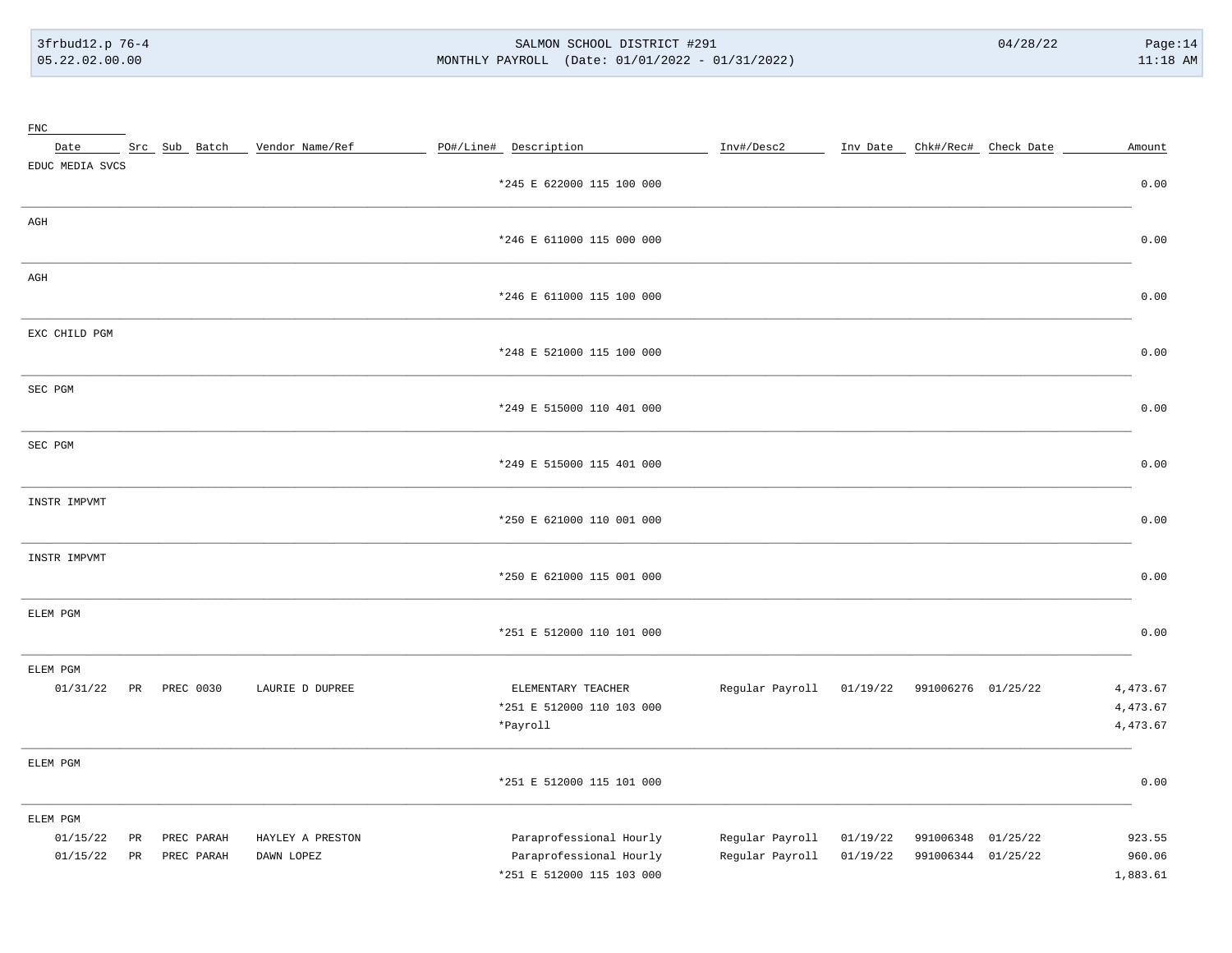#### SALMON SCHOOL DISTRICT #291 MONTHLY PAYROLL (Date: 01/01/2022 - 01/31/2022)

 $\underline{\text{FNC}}$ 

251 E 512000 115 103 000 (continued)

| Date           | Src Sub Batch          | Vendor Name/Ref   | PO#/Line# Description     | Inv#/Desc2 | Inv Date _ Chk#/Rec# Check Date             | Amount   |
|----------------|------------------------|-------------------|---------------------------|------------|---------------------------------------------|----------|
|                |                        |                   | *Payroll                  |            |                                             | 1,883.61 |
| SEC PGM        |                        |                   |                           |            |                                             |          |
|                |                        |                   | *251 E 515000 110 101 000 |            |                                             | 0.00     |
| SEC PGM        |                        |                   |                           |            |                                             |          |
|                |                        |                   | *251 E 515000 110 401 000 |            |                                             | 0.00     |
| SEC PGM        |                        |                   |                           |            |                                             |          |
|                |                        |                   | *251 E 515000 115 101 000 |            |                                             | 0.00     |
| SEC PGM        |                        |                   |                           |            |                                             |          |
| 01/15/22       | PR PREC PARAH          | PAULA J HONEYCUTT | Paraprofessional Hourly   |            | Regular Payroll 01/19/22 991006359 01/25/22 | 996.57   |
|                |                        |                   | *251 E 515000 115 401 000 |            |                                             | 996.57   |
|                |                        |                   | *Payroll                  |            |                                             | 996.57   |
| INSTR IMPVMT   |                        |                   |                           |            |                                             |          |
|                |                        |                   | *251 E 621000 110 000 302 |            |                                             | 0.00     |
| INSTR IMPVMT   |                        |                   |                           |            |                                             |          |
|                |                        |                   | *251 E 621000 110 101 302 |            |                                             | 0.00     |
| INSTR IMPVMT   |                        |                   |                           |            |                                             |          |
|                |                        |                   | *251 E 621000 115 000 000 |            |                                             | 0.00     |
| INSTR IMPVMT   |                        |                   |                           |            |                                             |          |
|                |                        |                   | *251 E 621000 115 000 302 |            |                                             | 0.00     |
| INSTR IMPVMT   |                        |                   |                           |            |                                             |          |
|                |                        |                   | *251 E 621000 115 101 000 |            |                                             | 0.00     |
| INSTR IMPVMT   |                        |                   |                           |            |                                             |          |
|                |                        |                   | *251 E 621000 115 101 302 |            |                                             | 0.00     |
| DIST ADMIN SVC |                        |                   |                           |            |                                             |          |
|                | 01/31/22 PR PREC FPROG | EILEEN T HOLDEN   | FED PROGRMAS STIPEND      |            | Regular Payroll 01/19/22 991006270 01/25/22 | 1,000.00 |
|                |                        |                   | *251 E 632000 110 001 000 |            |                                             | 1,000.00 |
|                |                        |                   | *Payroll                  |            |                                             | 1,000.00 |
|                |                        |                   |                           |            |                                             |          |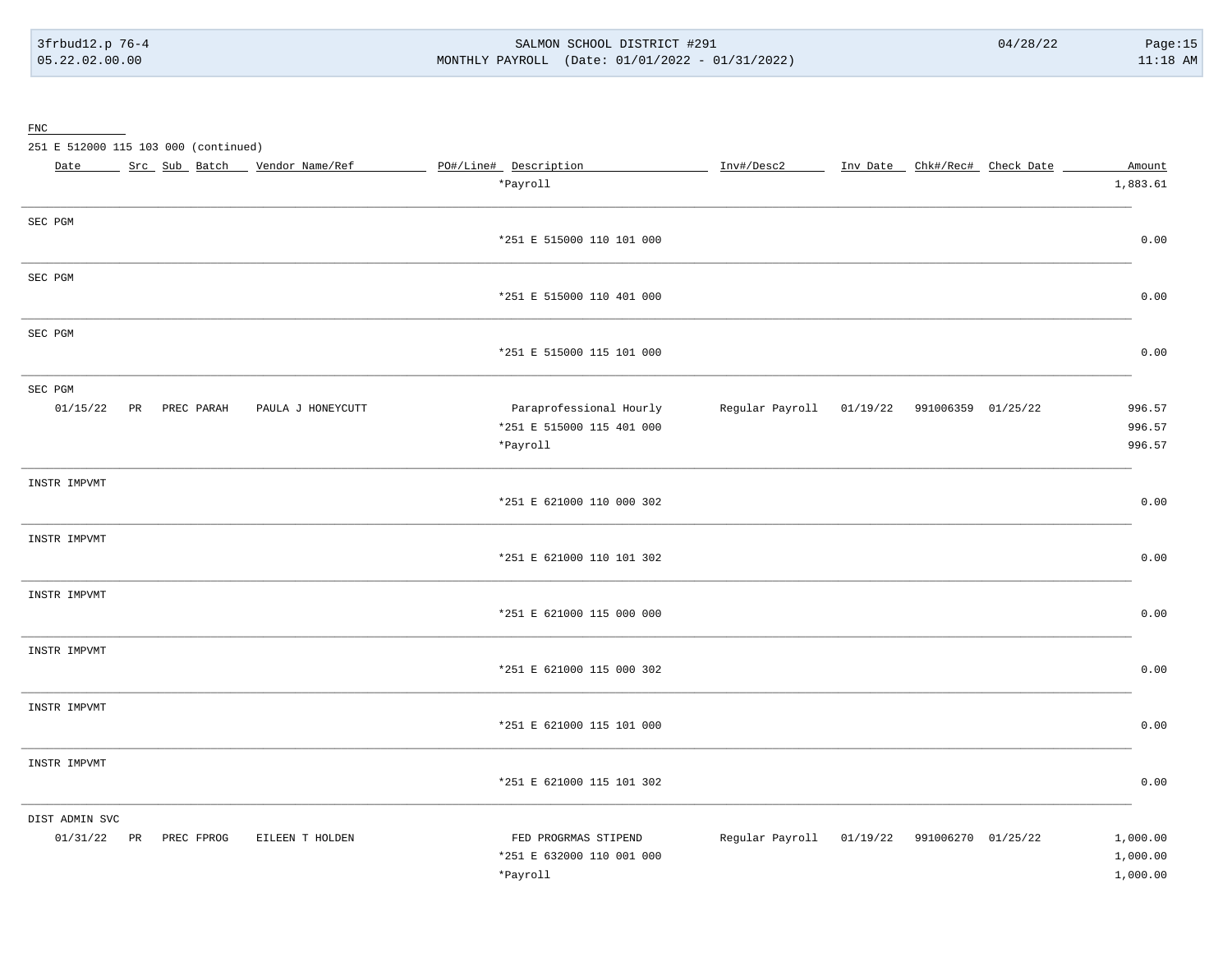#### SALMON SCHOOL DISTRICT #291 MONTHLY PAYROLL (Date: 01/01/2022 - 01/31/2022)

| $_{\rm FNC}$    |               |                   |                           |            |                                             |        |
|-----------------|---------------|-------------------|---------------------------|------------|---------------------------------------------|--------|
| Date            | Src Sub Batch | Vendor Name/Ref   | PO#/Line# Description     | Inv#/Desc2 | Inv Date _ Chk#/Rec# _ Check Date           | Amount |
| DIST ADMIN SVC  |               |                   |                           |            |                                             |        |
|                 |               |                   | *251 E 632000 115 001 000 |            |                                             | 0.00   |
| INSTR IMPVMT    |               |                   |                           |            |                                             |        |
|                 |               |                   | *252 E 621000 110 001 000 |            |                                             | 0.00   |
| INSTR IMPVMT    |               |                   |                           |            |                                             |        |
|                 |               |                   | *252 E 621000 115 001 000 |            |                                             | 0.00   |
|                 |               |                   |                           |            |                                             |        |
| ELEM PGM        |               |                   | *254 E 512000 110 103 000 |            |                                             | 0.00   |
|                 |               |                   |                           |            |                                             |        |
| SEC PGM         |               |                   |                           |            |                                             |        |
|                 |               |                   | *254 E 515000 110 401 000 |            |                                             | 0.00   |
| EXC CHILD PGM   |               |                   |                           |            |                                             |        |
|                 |               |                   | *254 E 521000 110 000 000 |            |                                             | 0.00   |
| EXC CHILD PGM   |               |                   |                           |            |                                             |        |
|                 |               |                   | *254 E 521000 115 000 000 |            |                                             | 0.00   |
| AGH             |               |                   |                           |            |                                             |        |
|                 |               |                   | *254 E 611000 110 000 000 |            |                                             | 0.00   |
| AGH             |               |                   |                           |            |                                             |        |
|                 |               |                   | *254 E 611000 115 000 000 |            |                                             | 0.00   |
|                 |               |                   |                           |            |                                             |        |
| INSTR IMPVMT    |               |                   | *254 E 621000 110 001 000 |            |                                             | 0.00   |
|                 |               |                   |                           |            |                                             |        |
| INSTR IMPVMT    |               |                   |                           |            |                                             |        |
| 01/15/22        | PR PREC PARAH | ANGEL RAIN MURPHY | Paraprofessional Hourly   |            | Regular Payroll 01/19/22 991006362 01/25/22 | 953.54 |
|                 |               |                   | *254 E 621000 115 001 000 |            |                                             | 953.54 |
|                 |               |                   | *Payroll                  |            |                                             | 953.54 |
| EDUC MEDIA SVCS |               |                   |                           |            |                                             |        |
|                 |               |                   | *254 E 622000 115 000 000 |            |                                             | 0.00   |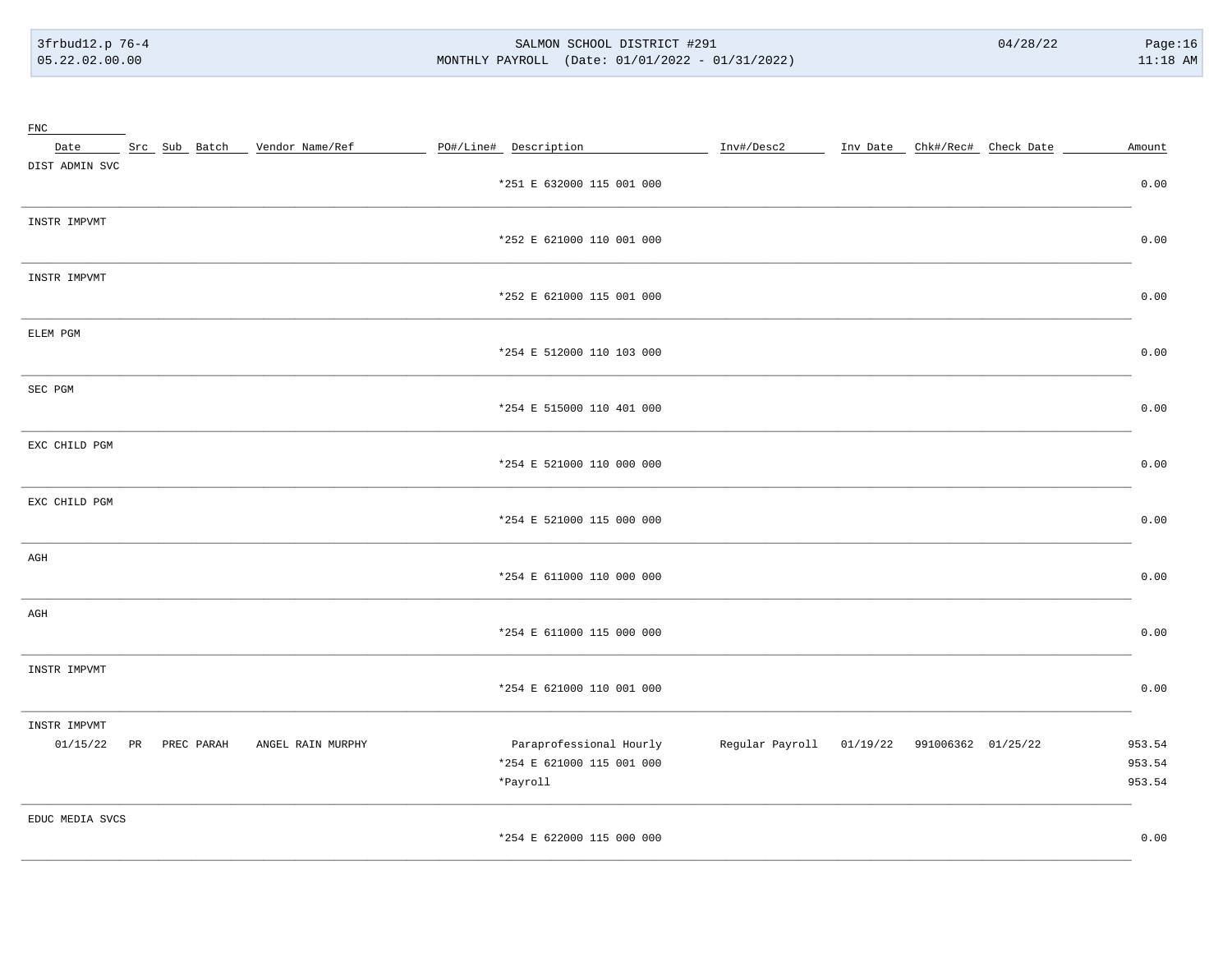# 3frbud12.p 76-4 SALMON SCHOOL DISTRICT #291 04/28/22 Page:17 05.22.02.00.00 MONTHLY PAYROLL (Date: 01/01/2022 - 01/31/2022) 11:18 AM

| FNC            |                 |               |                        |                           |                 |          |           |                                 |          |
|----------------|-----------------|---------------|------------------------|---------------------------|-----------------|----------|-----------|---------------------------------|----------|
| Date           |                 | Src Sub Batch | Vendor Name/Ref        | PO#/Line# Description     | Inv#/Desc2      |          |           | Inv Date _ Chk#/Rec# Check Date | Amount   |
| DIST ADMIN SVC |                 |               |                        |                           |                 |          |           |                                 |          |
|                |                 |               |                        | *254 E 632000 110 001 000 |                 |          |           |                                 | 0.00     |
|                |                 |               |                        |                           |                 |          |           |                                 |          |
| DIST ADMIN SVC |                 |               |                        |                           |                 |          |           |                                 |          |
|                |                 |               |                        | *254 E 632000 115 000 000 |                 |          |           |                                 | 0.00     |
|                |                 |               |                        |                           |                 |          |           |                                 |          |
| SCH ADMIN SVC  |                 |               |                        |                           |                 |          |           |                                 |          |
|                |                 |               |                        | *254 E 641000 110 103 000 |                 |          |           |                                 | 0.00     |
| SCH ADMIN SVC  |                 |               |                        |                           |                 |          |           |                                 |          |
|                |                 |               |                        | *254 E 641000 110 401 000 |                 |          |           |                                 | 0.00     |
|                |                 |               |                        |                           |                 |          |           |                                 |          |
| SCH ADMIN SVC  |                 |               |                        |                           |                 |          |           |                                 |          |
|                |                 |               |                        | *254 E 641000 115 000 000 |                 |          |           |                                 | 0.00     |
|                |                 |               |                        |                           |                 |          |           |                                 |          |
| BLDG CARE      |                 |               |                        |                           |                 |          |           |                                 |          |
|                |                 |               |                        | *254 E 661000 115 000 000 |                 |          |           |                                 | 0.00     |
|                |                 |               |                        |                           |                 |          |           |                                 |          |
| MAINT-STU OCC  |                 |               |                        |                           |                 |          |           |                                 |          |
|                |                 |               |                        | *254 E 664000 115 000 000 |                 |          |           |                                 | 0.00     |
| PUPIL 2 SCHOOL |                 |               |                        |                           |                 |          |           |                                 |          |
|                |                 |               |                        | *254 E 681000 115 000 000 |                 |          |           |                                 | 0.00     |
|                |                 |               |                        |                           |                 |          |           |                                 |          |
| FOOD SVC PGM   |                 |               |                        |                           |                 |          |           |                                 |          |
|                |                 |               |                        | *254 E 710000 115 000 000 |                 |          |           |                                 | 0.00     |
|                |                 |               |                        |                           |                 |          |           |                                 |          |
| EXC CHILD PGM  |                 |               |                        |                           |                 |          |           |                                 |          |
|                |                 |               |                        | *257 E 521000 110 000 000 |                 |          |           |                                 | 0.00     |
|                |                 |               |                        |                           |                 |          |           |                                 |          |
| EXC CHILD PGM  |                 |               |                        |                           |                 |          |           |                                 |          |
|                |                 |               |                        | *257 E 521000 110 101 000 |                 |          |           |                                 | 0.00     |
| EXC CHILD PGM  |                 |               |                        |                           |                 |          |           |                                 |          |
| 01/15/22       | PR              | PREC PARAH    | DARLENE A FOUST        | Paraprofessional Hourly   | Regular Payroll | 01/19/22 | 991006337 | 01/25/22                        | 1,455.38 |
| 01/15/22       | PR              | PREC PARAH    | REBECCA L STEPHANISHEN | Paraprofessional Hourly   | Regular Payroll | 01/19/22 | 991006323 | 01/25/22                        | 1,372.50 |
| 01/15/22       | $\mbox{\sf PR}$ | PREC PARAH    | DAVID D GALLAMORE      | Paraprofessional Hourly   | Regular Payroll | 01/19/22 | 991006329 | 01/25/22                        | 1,144.57 |
| 01/15/22       | PR              | PREC PARAH    | HOLLY A. NATELSON      | Paraprofessional Hourly   | Regular Payroll | 01/19/22 | 991006346 | 01/25/22                        | 672.83   |
| 01/15/22       | $\mathtt{PR}$   | PREC PARAH    | TAMMY LEE RICE         | Paraprofessional Hourly   | Regular Payroll | 01/19/22 | 991006349 | 01/25/22                        | 498.28   |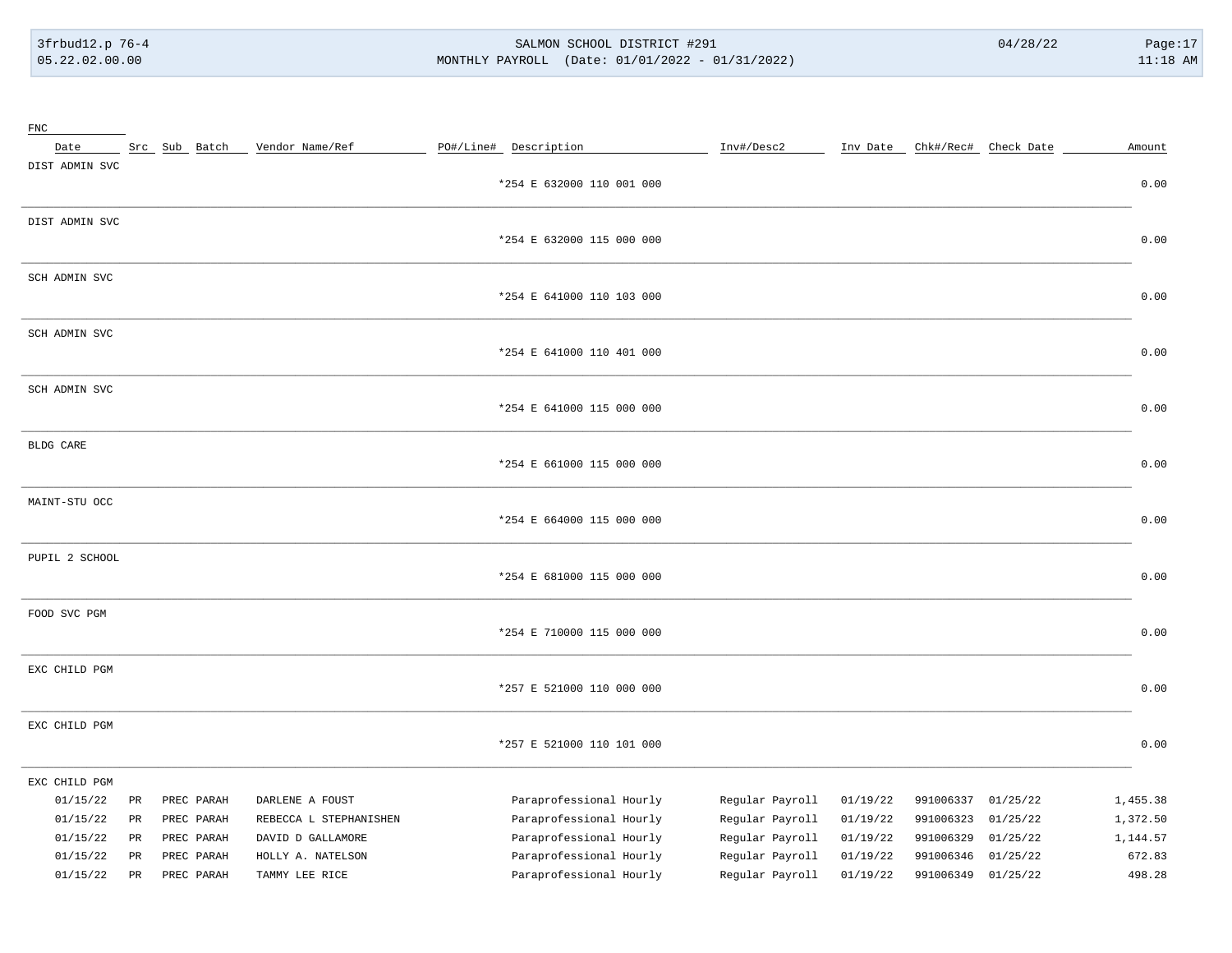3frbud12.p 76-4 SALMON SCHOOL DISTRICT #291 04/28/22 Page:18 05.22.02.00.00 MONTHLY PAYROLL (Date: 01/01/2022 - 01/31/2022) 11:18 AM

FNC

257 E 521000 115 000 000 (continued)

| Date          |    | Src Sub Batch | Vendor Name/Ref      | PO#/Line# Description      | Inv#/Desc2      | Inv Date |                    | Chk#/Rec# Check Date | Amount   |
|---------------|----|---------------|----------------------|----------------------------|-----------------|----------|--------------------|----------------------|----------|
| 01/15/22      | PR | PREC PARAH    | JOSIE JESSICA GORDON | Paraprofessional Hourly    | Regular Payroll | 01/19/22 | 991006357 01/25/22 |                      | 691.24   |
|               |    |               |                      | *257 E 521000 115 000 000  |                 |          |                    |                      | 5,834.80 |
|               |    |               |                      | *Payroll                   |                 |          |                    |                      | 5,834.80 |
| EXC CHILD PGM |    |               |                      |                            |                 |          |                    |                      |          |
|               |    |               |                      | *257 E 521000 115 101 000  |                 |          |                    |                      | 0.00     |
| SPEC SVC PGM  |    |               |                      |                            |                 |          |                    |                      |          |
| 01/15/22      | PR | PREC 0311H    | TAMARA G CHURCHES    | MEDICAID CLASSIFIED HOURLY | Regular Payroll | 01/19/22 | 991006326 01/25/22 |                      | 680.40   |
|               |    |               |                      | *257 E 616000 115 000 000  |                 |          |                    |                      | 680.40   |
|               |    |               |                      | *Payroll                   |                 |          |                    |                      | 680.40   |
| SPEC SVC PGM  |    |               |                      |                            |                 |          |                    |                      |          |
|               |    |               |                      | *257 E 616000 115 101 000  |                 |          |                    |                      | 0.00     |
| PRESCHOOL PGM |    |               |                      |                            |                 |          |                    |                      |          |
|               |    |               |                      | *258 E 522000 115 101 000  |                 |          |                    |                      | 0.00     |
| PRESCHOOL PGM |    |               |                      |                            |                 |          |                    |                      |          |
| 01/15/22      | PR | PREC PARAH    | TAMMY LEE RICE       | Paraprofessional Hourly    | Regular Payroll | 01/19/22 | 991006349 01/25/22 |                      | 498.28   |
|               |    |               |                      | *258 E 522000 115 103 000  |                 |          |                    |                      | 498.28   |
|               |    |               |                      | *Payroll                   |                 |          |                    |                      | 498.28   |
| EXC CHILD PGM |    |               |                      |                            |                 |          |                    |                      |          |
| 01/15/22      | PR | PREC 0311H    | TAMARA G CHURCHES    | MEDICAID CLASSIFIED HOURLY | Regular Payroll | 01/19/22 | 991006326          | 01/25/22             | 680.40   |
| 01/15/22      | PR | PREC 0270H    | KIMBERLY GODFREY     | SP SVC CLSF HOURLY         | Regular Payroll | 01/19/22 | 991006339          | 01/25/22             | 139.92   |
| 01/15/22      | PR | PREC PARAH    | KIMBERLY GODFREY     | Paraprofessional Hourly    | Regular Payroll | 01/19/22 | 991006339 01/25/22 |                      | 1,255.08 |
|               |    |               |                      | *260 E 521000 115 000 000  |                 |          |                    |                      | 2,075.40 |
|               |    |               |                      | *Payroll                   |                 |          |                    |                      | 2,075.40 |
| EXC CHILD PGM |    |               |                      |                            |                 |          |                    |                      |          |
|               |    |               |                      | *260 E 521000 115 100 000  |                 |          |                    |                      | 0.00     |
| SEC PGM       |    |               |                      |                            |                 |          |                    |                      |          |
|               |    |               |                      | *261 E 515000 110 401 000  |                 |          |                    |                      | 0.00     |
| SEC PGM       |    |               |                      |                            |                 |          |                    |                      |          |
|               |    |               |                      | *261 E 515000 115 101 000  |                 |          |                    |                      | 0.00     |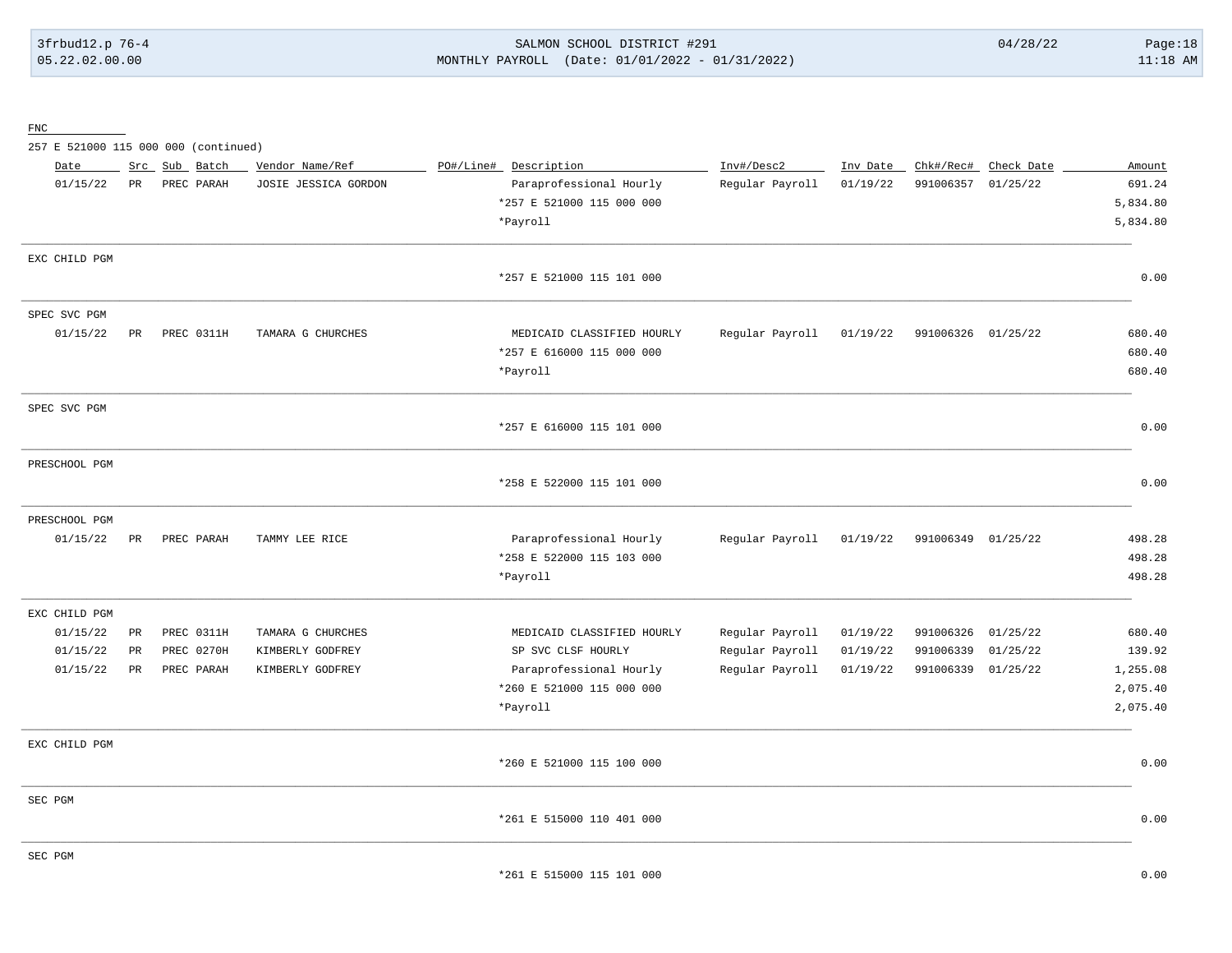#### SALMON SCHOOL DISTRICT #291 MONTHLY PAYROLL (Date: 01/01/2022 - 01/31/2022)

| ${\rm FNC}$     |  | Src Sub Batch Vendor Name/Ref | PO#/Line# Description     | Inv#/Desc2 | Inv Date Chk#/Rec# Check Date |  | Amount |
|-----------------|--|-------------------------------|---------------------------|------------|-------------------------------|--|--------|
| Date<br>SEC PGM |  |                               |                           |            |                               |  |        |
|                 |  |                               | *261 E 515000 115 401 000 |            |                               |  | 0.00   |
| INSTR IMPVMT    |  |                               |                           |            |                               |  |        |
|                 |  |                               | *262 E 621000 110 000 000 |            |                               |  | 0.00   |
| INSTR IMPVMT    |  |                               |                           |            |                               |  |        |
|                 |  |                               | *262 E 621000 115 000 000 |            |                               |  | 0.00   |
| AGH             |  |                               |                           |            |                               |  |        |
|                 |  |                               | *263 E 611000 110 401 000 |            |                               |  | 0.00   |
| ELEM PGM        |  |                               |                           |            |                               |  |        |
|                 |  |                               | *271 E 512000 110 101 000 |            |                               |  | 0.00   |
| ELEM PGM        |  |                               |                           |            |                               |  |        |
|                 |  |                               | *271 E 512000 110 103 000 |            |                               |  | 0.00   |
| ELEM PGM        |  |                               |                           |            |                               |  |        |
|                 |  |                               | *271 E 512000 115 101 000 |            |                               |  | 0.00   |
| ELEM PGM        |  |                               |                           |            |                               |  |        |
|                 |  |                               | *271 E 512000 115 103 000 |            |                               |  | 0.00   |
| SEC PGM         |  |                               |                           |            |                               |  |        |
|                 |  |                               | *271 E 515000 110 401 000 |            |                               |  | 0.00   |
| SEC PGM         |  |                               |                           |            |                               |  |        |
|                 |  |                               | *271 E 515000 115 401 000 |            |                               |  | 0.00   |
| DIST ADMIN SVC  |  |                               |                           |            |                               |  |        |
|                 |  |                               | *271 E 632000 110 001 000 |            |                               |  | 0.00   |
| SEC PGM         |  |                               |                           |            |                               |  |        |
|                 |  |                               | *272 E 515000 115 401 000 |            |                               |  | 0.00   |
| SEC PGM         |  |                               |                           |            |                               |  |        |
|                 |  |                               | *272 E 515000 115 602 000 |            |                               |  | 0.00   |
|                 |  |                               |                           |            |                               |  |        |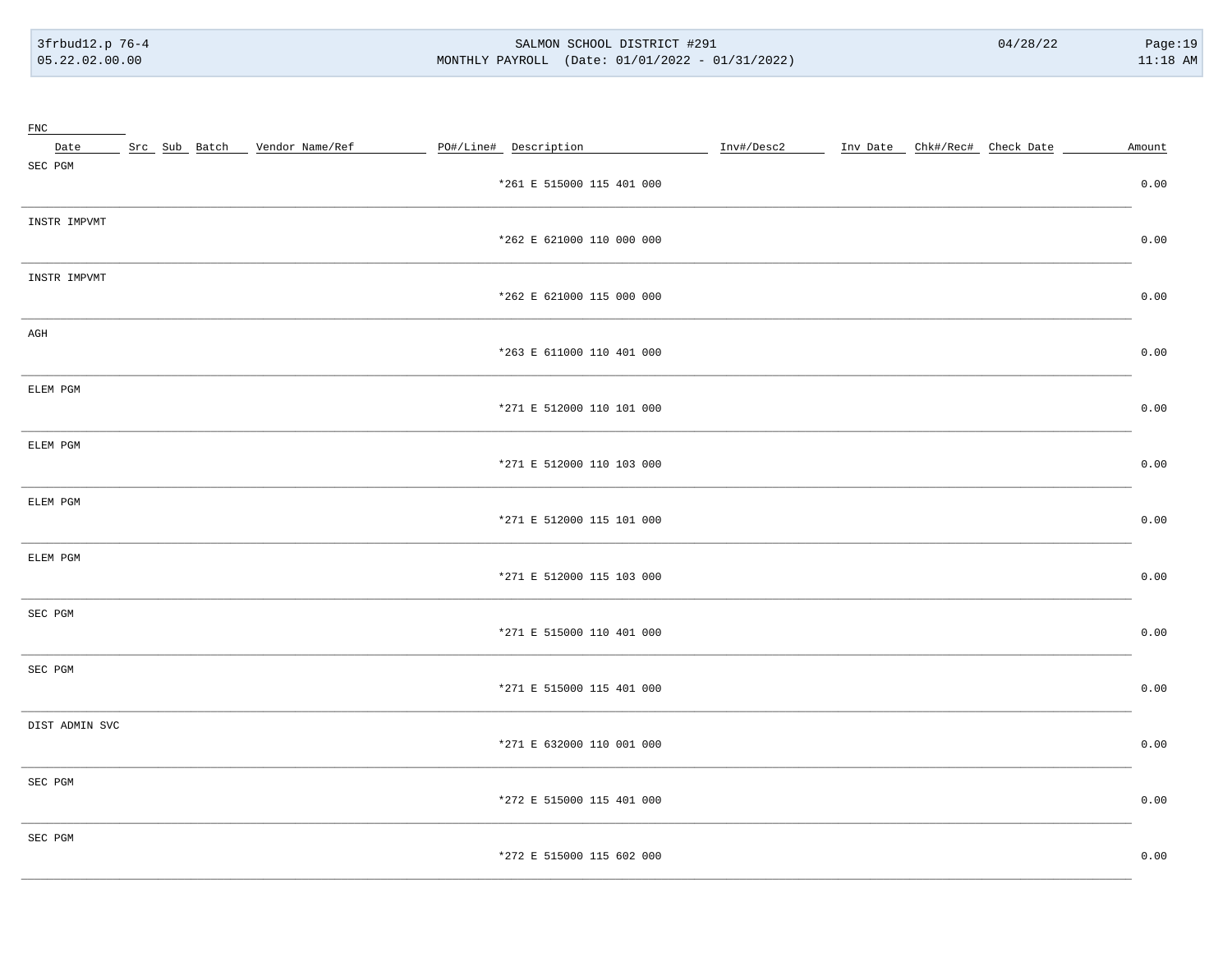#### SALMON SCHOOL DISTRICT #291 MONTHLY PAYROLL (Date: 01/01/2022 - 01/31/2022)

| $_{\rm FNC}$    |  |                                 |  |                           |            |                               |  |        |
|-----------------|--|---------------------------------|--|---------------------------|------------|-------------------------------|--|--------|
| Date            |  | Src Sub Batch _ Vendor Name/Ref |  | PO#/Line# Description     | Inv#/Desc2 | Inv Date Chk#/Rec# Check Date |  | Amount |
| ELEM PGM        |  |                                 |  | *276 E 512000 110 000 000 |            |                               |  | 0.00   |
| SEC PGM         |  |                                 |  | *276 E 515000 110 000 000 |            |                               |  | 0.00   |
| SEC PGM         |  |                                 |  | *276 E 515000 115 000 000 |            |                               |  | 0.00   |
| DIST ADMIN SVC  |  |                                 |  | *277 E 632000 110 001 911 |            |                               |  | 0.00   |
| DIST ADMIN SVC  |  |                                 |  | *277 E 632000 115 001 911 |            |                               |  | 0.00   |
| ELEM PGM        |  |                                 |  | *280 E 512000 110 103 000 |            |                               |  | 0.00   |
| SEC PGM         |  |                                 |  | *280 E 515000 110 401 000 |            |                               |  | 0.00   |
| EXC CHILD PGM   |  |                                 |  | *280 E 521000 110 000 000 |            |                               |  | 0.00   |
| EXC CHILD PGM   |  |                                 |  | *280 E 521000 115 000 000 |            |                               |  | 0.00   |
| AGH             |  |                                 |  | *280 E 611000 110 000 000 |            |                               |  | 0.00   |
| AGH             |  |                                 |  | *280 E 611000 115 000 000 |            |                               |  | 0.00   |
| EDUC MEDIA SVCS |  |                                 |  | *280 E 622000 115 000 000 |            |                               |  | 0.00   |
| DIST ADMIN SVC  |  |                                 |  | *280 E 632000 110 001 000 |            |                               |  | 0.00   |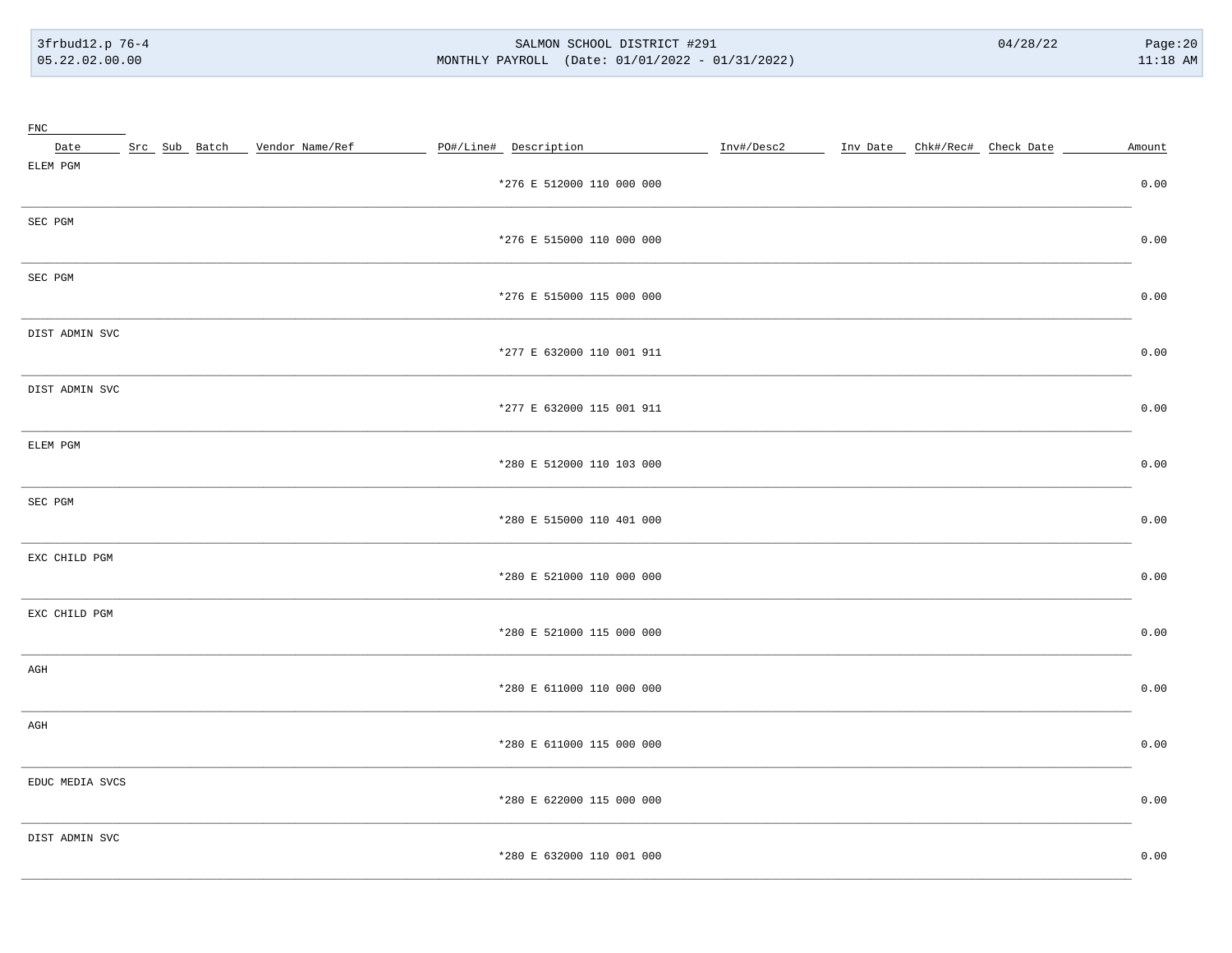# 3frbud12.p 76-4 SALMON SCHOOL DISTRICT #291 04/28/22 Page:21 05.22.02.00.00 MONTHLY PAYROLL (Date: 01/01/2022 - 01/31/2022) 11:18 AM

| ${\rm FNC}$    |                 |               |                     |                           |                 |          |           |                               |          |
|----------------|-----------------|---------------|---------------------|---------------------------|-----------------|----------|-----------|-------------------------------|----------|
| Date           |                 | Src Sub Batch | Vendor Name/Ref     | PO#/Line# Description     | Inv#/Desc2      |          |           | Inv Date Chk#/Rec# Check Date | Amount   |
| DIST ADMIN SVC |                 |               |                     |                           |                 |          |           |                               |          |
|                |                 |               |                     | *280 E 632000 115 000 000 |                 |          |           |                               | 0.00     |
| SCH ADMIN SVC  |                 |               |                     |                           |                 |          |           |                               |          |
|                |                 |               |                     | *280 E 641000 110 103 000 |                 |          |           |                               | 0.00     |
| SCH ADMIN SVC  |                 |               |                     |                           |                 |          |           |                               |          |
|                |                 |               |                     | *280 E 641000 110 401 000 |                 |          |           |                               | 0.00     |
| SCH ADMIN SVC  |                 |               |                     |                           |                 |          |           |                               |          |
|                |                 |               |                     | *280 E 641000 115 000 000 |                 |          |           |                               | 0.00     |
|                |                 |               |                     |                           |                 |          |           |                               |          |
| BLDG CARE      |                 |               |                     | *280 E 661000 115 000 000 |                 |          |           |                               | 0.00     |
|                |                 |               |                     |                           |                 |          |           |                               |          |
| MAINT-STU OCC  |                 |               |                     |                           |                 |          |           |                               |          |
|                |                 |               |                     | *280 E 664000 115 000 000 |                 |          |           |                               | 0.00     |
| PUPIL 2 SCHOOL |                 |               |                     |                           |                 |          |           |                               |          |
|                |                 |               |                     | *280 E 681000 115 000 000 |                 |          |           |                               | 0.00     |
| FOOD SVC PGM   |                 |               |                     |                           |                 |          |           |                               |          |
|                |                 |               |                     | *280 E 710000 115 000 000 |                 |          |           |                               | 0.00     |
| INSTR IMPVMT   |                 |               |                     |                           |                 |          |           |                               |          |
|                |                 |               |                     | *289 E 621000 110 000 302 |                 |          |           |                               | 0.00     |
|                |                 |               |                     |                           |                 |          |           |                               |          |
| INSTR IMPVMT   |                 |               |                     | *289 E 621000 115 000 302 |                 |          |           |                               | 0.00     |
|                |                 |               |                     |                           |                 |          |           |                               |          |
| FOOD SVC PGM   |                 |               |                     |                           |                 |          |           |                               |          |
| 01/15/22       | PR              | PREC 0605H    | MILCA J. POLA       | FOOD SERVICES HOURLY      | Regular Payroll | 01/19/22 | 991006364 | 01/25/22                      | 1,189.10 |
| 01/15/22       | PR              | PREC 0605H    | DAVID J SHAFFMASTER | FOOD SERVICES HOURLY      | Regular Payroll | 01/19/22 | 991006375 | 01/25/22                      | 364.50   |
| 01/15/22       | $_{\rm PR}$     | PREC 0605H    | CYNTHIA L HOFF      | FOOD SERVICES HOURLY      | Regular Payroll | 01/19/22 | 991006358 | 01/25/22                      | 501.98   |
| 01/15/22       | $\mbox{\sf PR}$ | PREC 0605H    | AMBER E HALLE       | FOOD SERVICES HOURLY      | Regular Payroll | 01/19/22 | 991006340 | 01/25/22                      | 871.56   |
| 01/15/22       | PR              | PREC 0605H    | RICK D PALMER       | FOOD SERVICES HOURLY      | Regular Payroll | 01/19/22 | 991006319 | 01/25/22                      | 593.84   |
| 01/15/22       | $_{\rm PR}$     | PREC 0605H    | SUZY PALMER         | FOOD SERVICES HOURLY      | Regular Payroll | 01/19/22 | 991006378 | 01/25/22                      | 1,704.30 |
|                |                 |               |                     | *290 E 710000 115 000 000 |                 |          |           |                               | 5,225.28 |
|                |                 |               |                     | *Payroll                  |                 |          |           |                               | 5,225.28 |
|                |                 |               |                     |                           |                 |          |           |                               |          |